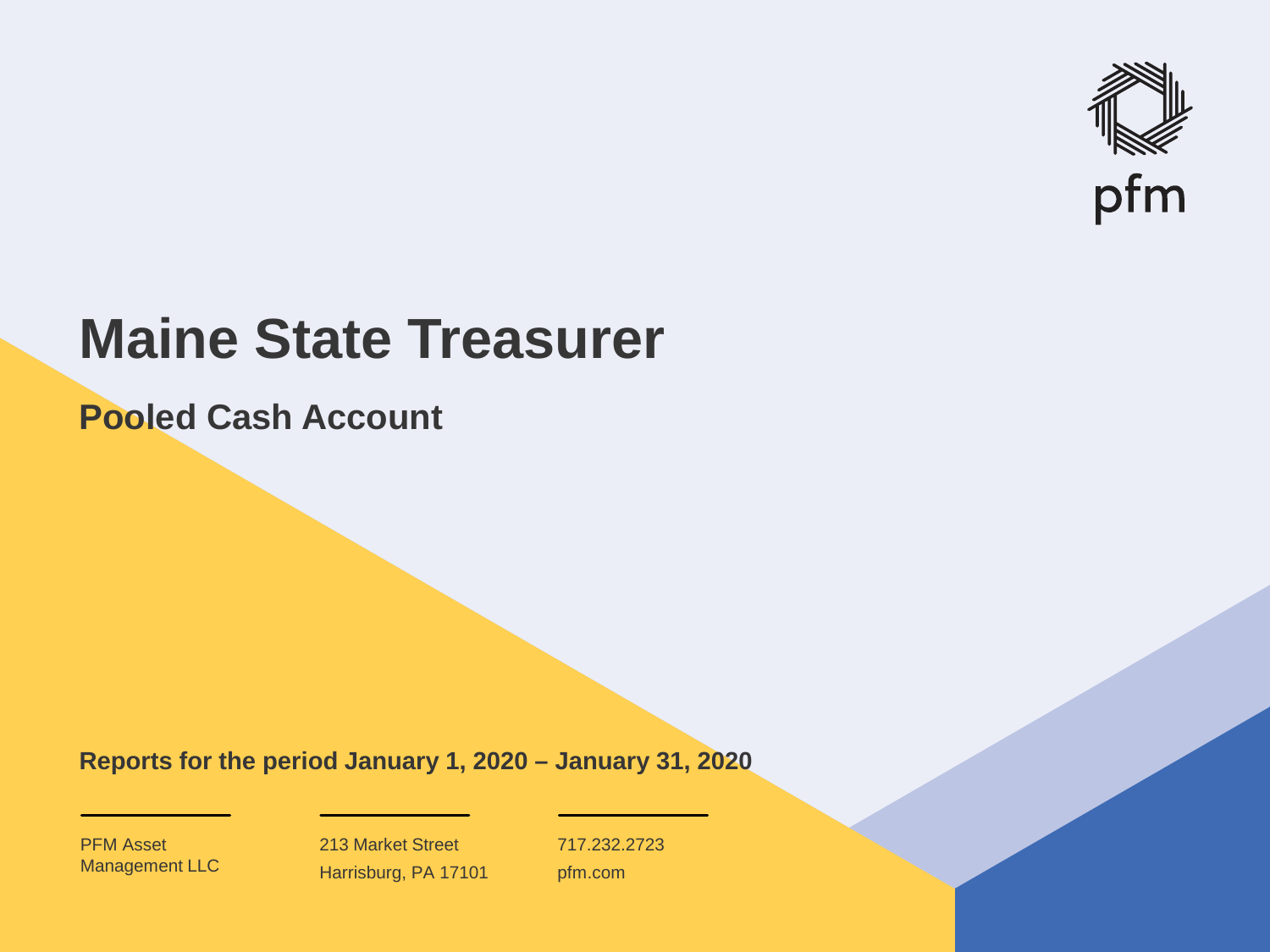#### **Maine State Treasurer Activity and Performance Summary For the Month Ending January 31, 2020**

| <b>Amortized Cost Basis Activity Summary</b> |  |
|----------------------------------------------|--|
|----------------------------------------------|--|

| <b>Beginning Amortized Cost Value</b>   |                | 1,627,413,356.74 |                                | <b>Interest Earned</b> |
|-----------------------------------------|----------------|------------------|--------------------------------|------------------------|
| Additions                               |                |                  |                                |                        |
| Contributions                           | 185,474,665.87 |                  | <b>Current Holdings</b>        |                        |
| Interest Received                       | 3,007,587.60   |                  | Cash and Equivalents           | 643,799.41             |
| <b>Accrued Interest Sold</b>            | 0.00           |                  | Repurchase Agreement           | 0.00                   |
| Gain on Sales                           | 0.00           |                  | <b>Certificates of Deposit</b> | 428,569.44             |
| <b>Total Additions</b>                  |                | 188,482,253.47   | <b>Commercial Paper</b>        | 0.00                   |
| <b>Deductions</b>                       |                |                  | U.S. Treasuries                | 784,637.70             |
| Withdrawals                             | 0.00           |                  | Federal Agency                 | 713,645.82             |
| <b>Accrued Interest Purchased</b>       | 4,378.47       |                  | Corporate                      | 47,091.04              |
| Loss on Sales                           | 0.00           |                  |                                |                        |
|                                         |                |                  | <b>Sales and Maturities</b>    |                        |
| <b>Total Deductions</b>                 |                | (4,378.47)       | Repurchase Agreement           | 0.00                   |
| Accretion (Amortization) for the Period |                | 80,015.63        | <b>Commercial Paper</b>        | 0.00                   |
| <b>Ending Amortized Cost Value</b>      |                | 1,815,971,247.37 | <b>Certificates of Deposit</b> | 21,031.11              |
| <b>Ending Fair Value</b>                |                | 1,823,129,815.19 | U.S. Treasuries                | 49,422.55              |
| Unrealized Gain (Loss)                  |                | 7,158,567.82     | Federal Agency                 | 33,333.33              |
|                                         |                |                  |                                |                        |

|                                         | <b>Amortized Cost Basis Activity Summary</b> |                  | <b>Detail of Amortized Cost Basis Return</b> |                        |                                    |                            |                     |
|-----------------------------------------|----------------------------------------------|------------------|----------------------------------------------|------------------------|------------------------------------|----------------------------|---------------------|
| <b>Beginning Amortized Cost Value</b>   |                                              | 1,627,413,356.74 |                                              | <b>Interest Earned</b> | <b>Accretion</b><br>(Amortization) | <b>Realized Gain(Loss)</b> | <b>Total Income</b> |
| Additions                               |                                              |                  |                                              |                        |                                    |                            |                     |
| Contributions                           | 185,474,665.87                               |                  | <b>Current Holdings</b>                      |                        |                                    |                            |                     |
| <b>Interest Received</b>                | 3,007,587.60                                 |                  | Cash and Equivalents                         | 643,799.41             | 0.00                               | 0.00                       | 643,799.41          |
| <b>Accrued Interest Sold</b>            | 0.00                                         |                  | Repurchase Agreement                         | 0.00                   | 0.00                               | 0.00                       | 0.00                |
| Gain on Sales                           | 0.00                                         |                  | <b>Certificates of Deposit</b>               | 428,569.44             | 0.00                               | 0.00                       | 428,569.44          |
| <b>Total Additions</b>                  |                                              | 188,482,253.47   | <b>Commercial Paper</b>                      | 0.00                   | 0.00                               | 0.00                       | 0.00                |
| Deductions                              |                                              |                  | U.S. Treasuries                              | 784,637.70             | (97, 440.83)                       | 0.00                       | 687,196.87          |
| Withdrawals                             | 0.00                                         |                  | Federal Agency                               | 713,645.82             | 5,936.87                           | 0.00                       | 719,582.69          |
| <b>Accrued Interest Purchased</b>       | 4,378.47                                     |                  | Corporate                                    | 47,091.04              | 4,687.08                           | 0.00                       | 51,778.12           |
| Loss on Sales                           | 0.00                                         |                  |                                              |                        |                                    |                            |                     |
|                                         |                                              |                  | <b>Sales and Maturities</b>                  |                        |                                    |                            |                     |
| <b>Total Deductions</b>                 |                                              | (4,378.47)       | Repurchase Agreement                         | 0.00                   | 0.00                               | 0.00                       | 0.00                |
| Accretion (Amortization) for the Period |                                              | 80,015.63        | <b>Commercial Paper</b>                      | 0.00                   | 111,408.94                         | 0.00                       | 111,408.94          |
| <b>Ending Amortized Cost Value</b>      |                                              | 1,815,971,247.37 | <b>Certificates of Deposit</b>               | 21,031.11              | 0.00                               | 0.00                       | 21,031.11           |
| Ending Fair Value                       |                                              | 1,823,129,815.19 | U.S. Treasuries                              | 49,422.55              | 54,232.82                          | 0.00                       | 103,655.37          |
| Unrealized Gain (Loss)                  |                                              | 7,158,567.82     | Federal Agency                               | 33,333.33              | 1,190.75                           | 0.00                       | 34,524.08           |
|                                         |                                              |                  | Corporate                                    | 0.00                   | 0.00                               | 0.00                       | 0.00                |
|                                         |                                              |                  | <b>Total</b>                                 | 2,721,530.40           | 80,015.63                          | 0.00                       | 2,801,546.03        |

# **Annually Summary of Amortized Cost Basis Return for the Period**

|                | <b>Twelve</b>         | Six                   |               |                                             | <b>Total Portfolio</b> |
|----------------|-----------------------|-----------------------|---------------|---------------------------------------------|------------------------|
|                | <b>Month Trailing</b> | <b>Month Trailing</b> | For the Month | Interest Earned                             | 2,721,530.40           |
| Fed Funds      | 2.22%                 | 1.94%                 | 1.75%         | Accretion (Amortization)                    | 80,015.63              |
| Overnight Repo | 2.22%                 | 1.91%                 | 1.60%         | Realized Gain (Loss) on Sales               | 0.00                   |
| 3 Month T-Bill | 2.02%                 | 1.70%                 | 1.54%         | Total Income on Portfolio                   | 2,801,546.03           |
| 6 Month T-Bill | 2.02%                 | 1.69%                 | 1.55%         | Average Daily Historical Cost               | 1,731,269,890.03       |
| 1 Year T-Note  | 2.02%                 | 1.72%                 | 1.60%         | <b>Annualized Return</b>                    | 1.91%                  |
| 2 Year T-Note  | 1.89%                 | 1.59%                 | 1.53%         | Annualized Return Fiscal Year to Date       | 2.14%                  |
| 5 Year T-Note  | 1.88%                 | 1.58%                 | 1.57%         | <b>Investment Advisory Fees</b>             | 14,583.34              |
|                |                       |                       |               | Annualized Return (net of fees)             | 1.90%                  |
|                |                       |                       |               | Weighted Average Effective Duration in Days | 448                    |

|                | <b>Twelve</b>         | Six                   |                      |
|----------------|-----------------------|-----------------------|----------------------|
|                | <b>Month Trailing</b> | <b>Month Trailing</b> | <b>For the Month</b> |
| Fed Funds      | 2.22%                 | 1.94%                 | 1.75%                |
| Overnight Repo | 2.22%                 | 1.91%                 | 1.60%                |
| 3 Month T-Bill | 2.02%                 | 1.70%                 | 1.54%                |
| 6 Month T-Bill | 2.02%                 | 1.69%                 | 1.55%                |
| 1 Year T-Note  | 2.02%                 | 1.72%                 | 1.60%                |
| 2 Year T-Note  | 1.89%                 | 1.59%                 | 1.53%                |
| 5 Year T-Note  | 1.88%                 | 1.58%                 | 1.57%                |
|                |                       |                       |                      |
|                |                       |                       |                      |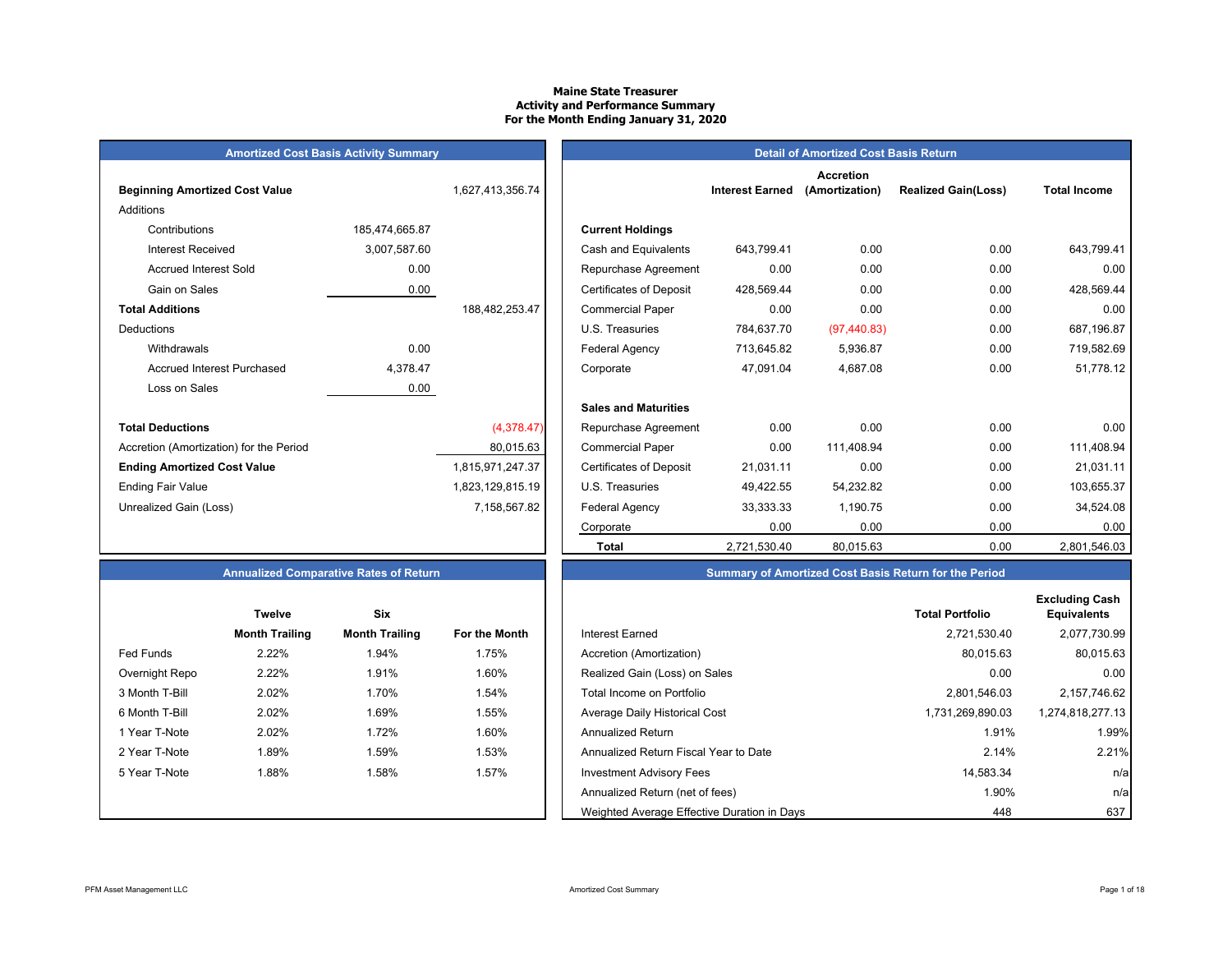#### **Maine State Treasurer Activity and Performance Summary For the Month Ending January 31, 2020**

#### **Detail of Fair Value Basis Return**

| <b>Beginning Fair Value</b>         |                | 1,630,754,654.54 |                                |
|-------------------------------------|----------------|------------------|--------------------------------|
| Additions                           |                |                  |                                |
| Contributions                       | 185,474,665.87 |                  | <b>Current Holdings</b>        |
| <b>Interest Received</b>            | 3,007,587.60   |                  | Cash and Equivalents           |
| <b>Accrued Interest Sold</b>        | 0.00           |                  | Repurchase Agreeme             |
| <b>Total Additions</b>              |                | 188,482,253.47   | <b>Certificates of Deposit</b> |
|                                     |                |                  | <b>Commercial Paper</b>        |
| Deductions                          |                |                  | U.S. Treasuries                |
| Withdrawals                         | 0.00           |                  | <b>Federal Agency</b>          |
| Accrued Interest Purchased          | 4,378.47       |                  | Corporate                      |
|                                     |                |                  |                                |
| <b>Total Deductions</b>             |                | (4,378.47)       | <b>Sales and Maturities</b>    |
|                                     |                |                  | Repurchase Agreeme             |
| Change in Fair Value for the Period |                | 3,897,285.65     | <b>Commercial Paper</b>        |
| <b>Ending Fair Value</b>            |                | 1,823,129,815.19 | <b>Certificates of Deposit</b> |
|                                     |                |                  | <b>ILC</b> Tropourion          |

**Fair Value Basis Activity Summary**

| Beginning Fair Value                |                | 1,630,754,654.54 |                                | <b>Interest Earned</b> | <b>Change in Fair Value</b> | <b>Total Income</b> |  |
|-------------------------------------|----------------|------------------|--------------------------------|------------------------|-----------------------------|---------------------|--|
| Additions                           |                |                  |                                |                        |                             |                     |  |
| Contributions                       | 185,474,665.87 |                  | <b>Current Holdings</b>        |                        |                             |                     |  |
| <b>Interest Received</b>            | 3,007,587.60   |                  | Cash and Equivalents           | 643,799.41             | 0.00                        | 643,799.41          |  |
| <b>Accrued Interest Sold</b>        | 0.00           |                  | Repurchase Agreement           | 0.00                   | 0.00                        | 0.00                |  |
| <b>Total Additions</b>              |                | 188,482,253.47   | <b>Certificates of Deposit</b> | 428,569.44             | 0.00                        | 428,569.44          |  |
|                                     |                |                  | <b>Commercial Paper</b>        | 0.00                   | 0.00                        | 0.00                |  |
| Deductions                          |                |                  | U.S. Treasuries                | 784,637.70             | 2,790,968.00                | 3,575,605.70        |  |
| Withdrawals                         | 0.00           |                  | <b>Federal Agency</b>          | 713,645.82             | 938,812.00                  | 1,652,457.82        |  |
| <b>Accrued Interest Purchased</b>   | 4,378.47       |                  | Corporate                      | 47,091.04              | 68,463.65                   | 115,554.69          |  |
| <b>Total Deductions</b>             |                | (4,378.47)       | <b>Sales and Maturities</b>    |                        |                             |                     |  |
|                                     |                |                  | Repurchase Agreements          | 0.00                   | 0.00                        | 0.00                |  |
| Change in Fair Value for the Period |                | 3,897,285.65     | <b>Commercial Paper</b>        | 0.00                   | 78,525.00                   | 78,525.00           |  |
| <b>Ending Fair Value</b>            |                | 1,823,129,815.19 | <b>Certificates of Deposit</b> | 21,031.11              | 0.00                        | 21,031.11           |  |
|                                     |                |                  | U.S. Treasuries                | 49,422.55              | 15,617.00                   | 65,039.55           |  |
|                                     |                |                  | <b>Federal Agency</b>          | 33,333.33              | 4,900.00                    | 38,233.33           |  |
|                                     |                |                  | Corporate                      | 0.00                   | 0.00                        | 0.00                |  |
|                                     |                |                  | Total                          | 2,721,530.40           | 3,897,285.65                | 6,618,816.05        |  |

# **Annualized Comparative Rates of Return**

|                | Twelve                | Six                   |                      |
|----------------|-----------------------|-----------------------|----------------------|
|                | <b>Month Trailing</b> | <b>Month Trailing</b> | <b>For the Month</b> |
| Fed Funds      | 2.22%                 | 1.94%                 | 1.75%                |
| Overnight Repo | 2.22%                 | 1.91%                 | 1.60%                |
| 3 Month T-Bill | 2.22%                 | 1.95%                 | 1.59%                |
| 6 Month T-Bill | 2.49%                 | 2.26%                 | 1.79%                |
| 1 Year T-Note  | 2.90%                 | 2.65%                 | 2.84%                |
| 2 Year T-Note  | 3.76%                 | 3.41%                 | 6.50%                |
| 5 Year T-Note  | 7.28%                 | 6.55%                 | 23.76%               |
|                |                       |                       |                      |
|                |                       |                       |                      |

|                  | <b>Twelve</b>         | <b>Six</b>            |               |                                             | <b>Total Portfolio</b> | <b>Excluding Cash</b><br><b>Equivalents</b> |
|------------------|-----------------------|-----------------------|---------------|---------------------------------------------|------------------------|---------------------------------------------|
|                  | <b>Month Trailing</b> | <b>Month Trailing</b> | For the Month | Interest Earned                             | 2,721,530.40           | 2,077,730.99                                |
| <b>Fed Funds</b> | 2.22%                 | 1.94%                 | 1.75%         | Change in Fair Value                        | 3,897,285.65           | 3,897,285.65                                |
| Overnight Repo   | 2.22%                 | 1.91%                 | 1.60%         | Total Income on Portfolio                   | 6.618.816.05           | 5,975,016.64                                |
| 3 Month T-Bill   | 2.22%                 | 1.95%                 | 1.59%         | Average Daily Historical Cost               | 1,731,269,890.03       | 1,274,818,277.13                            |
| 6 Month T-Bill   | 2.49%                 | 2.26%                 | 1.79%         | <b>Annualized Return</b>                    | 4.50%                  | 5.52%                                       |
| 1 Year T-Note    | 2.90%                 | 2.65%                 | 2.84%         | Annualized Return Fiscal Year to Date       | 2.56%                  | 2.79%                                       |
| 2 Year T-Note    | 3.76%                 | 3.41%                 | 6.50%         | Weighted Average Effective Duration in Days | 448                    | 637                                         |
| 5 Year T-Note    | 7.28%                 | 6.55%                 | 23.76%        |                                             |                        |                                             |
|                  |                       |                       |               |                                             |                        |                                             |

**Summary of Fair Value Basis Return for the Period**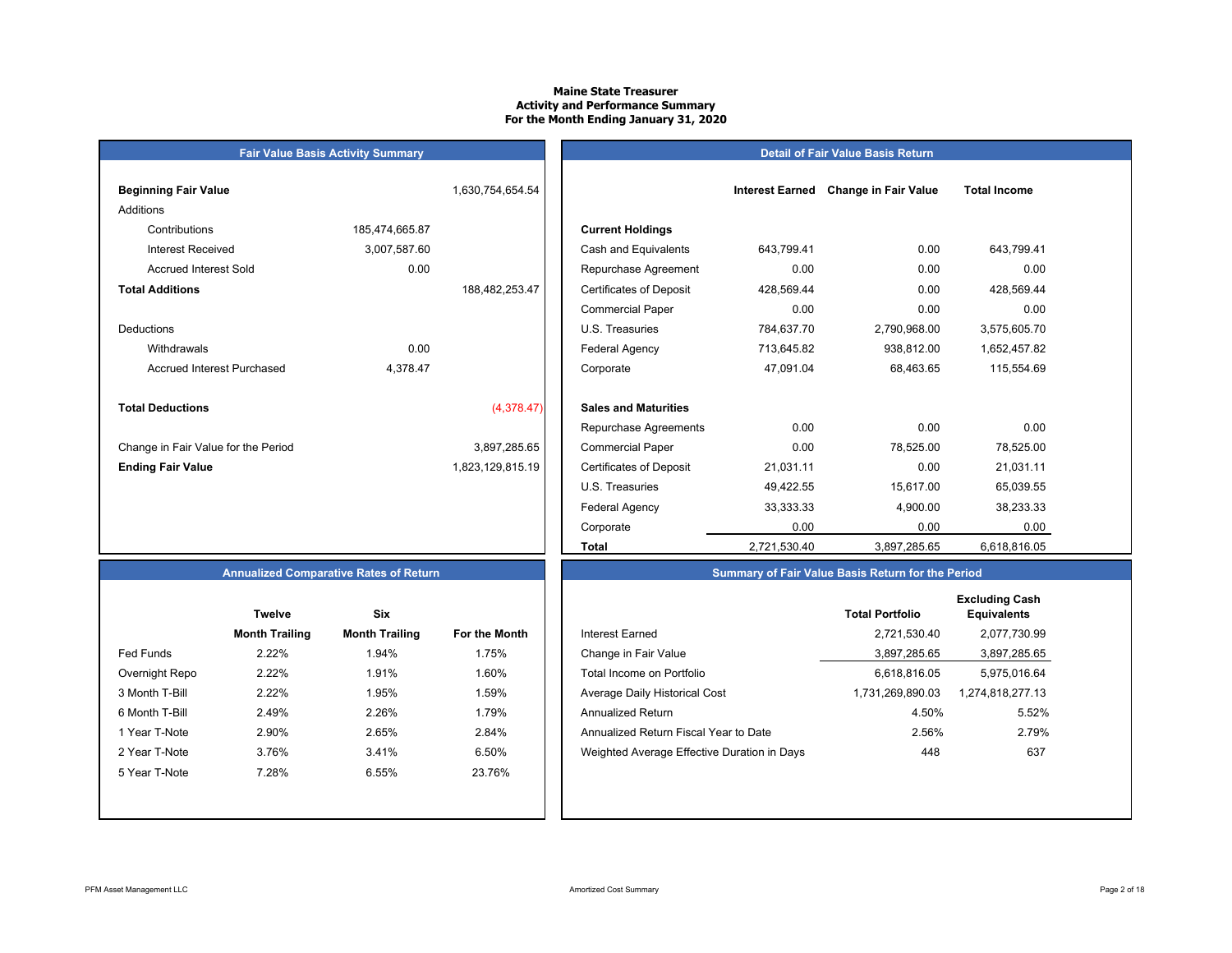### **Maine State Treasurer Investments - By Security Type As of January 31, 2020**

| <b>Security Type</b>           | Original<br>Cost | Amortized<br>Cost | Fair<br>Value    | Accrued<br><b>Interest</b> | Unrealized<br>Gain (Loss) | Weighted<br>Average<br><b>Final Maturity</b><br>(Days) | Weighted<br>Average<br><b>Effective</b><br><b>Duration</b><br>(Years) | Asset<br>Allocation | Weighted<br>Average<br>Yield |
|--------------------------------|------------------|-------------------|------------------|----------------------------|---------------------------|--------------------------------------------------------|-----------------------------------------------------------------------|---------------------|------------------------------|
| Cash and Cash Equivalents      | 542,000,000.00   | 542,000,000.00    | 542,000,000.00   | 643,784.80                 | 0.00                      |                                                        | 0.00                                                                  | 29.7%               | 1.65%                        |
| Repurchase Agreements          | 0.00             | 0.00              | 0.00             | 0.00                       | 0.00                      |                                                        |                                                                       | 0.0%                |                              |
| <b>Commercial Paper</b>        | 0.00             | 0.00              | 0.00             | 0.00                       | 0.00                      |                                                        |                                                                       | 0.0%                |                              |
| <b>Certificates of Deposit</b> | 275.000.000.00   | 275.000.000.00    | 275.000.000.00   | 3,177,333.33               | 0.00                      | 387                                                    | 1.04                                                                  | 15.1%               | 2.18%                        |
| U.S. Treasuries                | 488,995,781.27   | 488,659,450.38    | 492,131,720.00   | 2,276,641.98               | 3,472,269.62              | 837                                                    | 2.23                                                                  | 27.0%               | 1.66%                        |
| U.S. Instrumentality           | 483,357,675.00   | 483,568,628.72    | 486,850,377.00   | 2,027,486.11               | 3,281,748.28              | 712                                                    | 1.68                                                                  | 26.7%               | 2.05%                        |
| Corporate                      | 26,719,792.85    | 26,743,168.27     | 27, 147, 718. 19 | 246,190.81                 | 404,549.92                | 484                                                    | 1.28                                                                  | 1.5%                | 2.33%                        |
| Total                          | 1,816,073,249.12 | 1,815,971,247.37  | 1,823,129,815.19 | 8,371,437.03               | 7,158,567.82              | 482                                                    | 1.23                                                                  | 100.0%              | 1.85%                        |

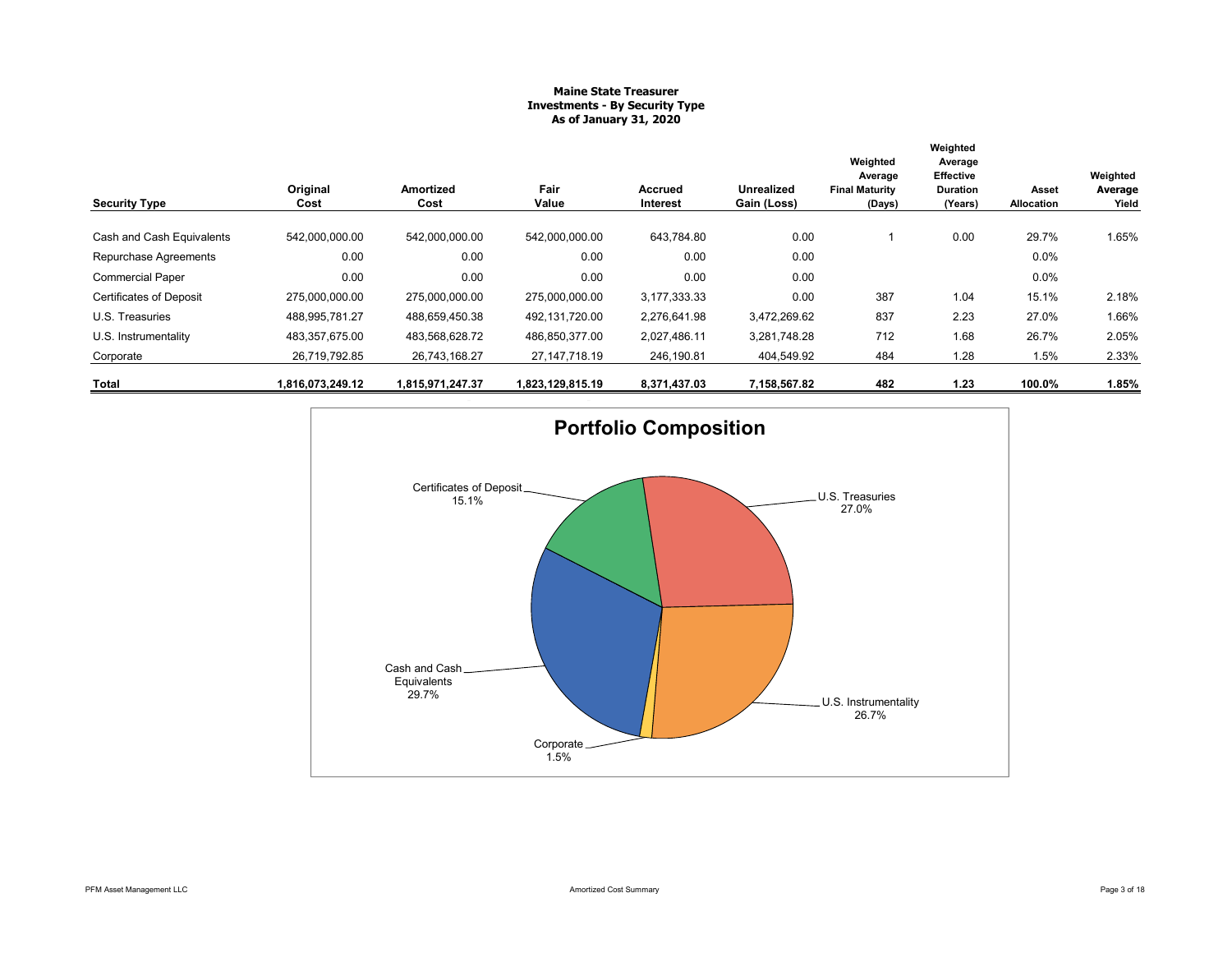#### **Maine State Treasurer Investments - By Maturity As of January 31, 2020**

|               | <b>Maturity Distribution</b> | <b>Original Cost</b><br><b>January 31, 2020</b> | Percentage | <b>Original Cost</b><br>December 31, 2019 |
|---------------|------------------------------|-------------------------------------------------|------------|-------------------------------------------|
|               | Overnight                    | 542,000,000.00                                  | 29.8%      | 350,000,000.00                            |
|               | Under 90 Days                | 89,832,700.00                                   | 4.9%       | 254, 153, 808.82                          |
|               | 90 to 180 Days               |                                                 | 0.0%       | 50,000,000.00                             |
|               | 180 Days to 1 Year           | 144,851,656.25                                  | 8.0%       | 69,851,656.25                             |
|               | 1 to 2 Years                 | 335,567,420.32                                  | 18.5%      | 255,316,670.32                            |
|               | 2 to 3 Years                 | 703,821,472.55                                  | 38.8%      | 645,594,347.55                            |
|               | Over 3 Years                 | $\blacksquare$                                  | 0.0%       |                                           |
|               | Totals \$                    | 1,816,073,249.12                                | 100.0%     | 1,624,916,482.94<br>\$                    |
| \$800,000,000 |                              |                                                 |            | <b>January 31, 2020</b>                   |
| \$700,000,000 |                              |                                                 |            | December 31, 2019                         |
| \$600,000,000 |                              |                                                 |            |                                           |
| \$500,000,000 |                              |                                                 |            |                                           |
| \$400,000,000 |                              |                                                 |            |                                           |
| \$300,000,000 |                              |                                                 |            |                                           |
| \$200,000,000 |                              |                                                 |            |                                           |
| \$100,000,000 |                              |                                                 |            |                                           |

 $$-$ 

Overnight Under 90 Days 90 to 180 Days 180 Days to 1 Year 1 to 2 Years 2 to 3 Years Over 3 Years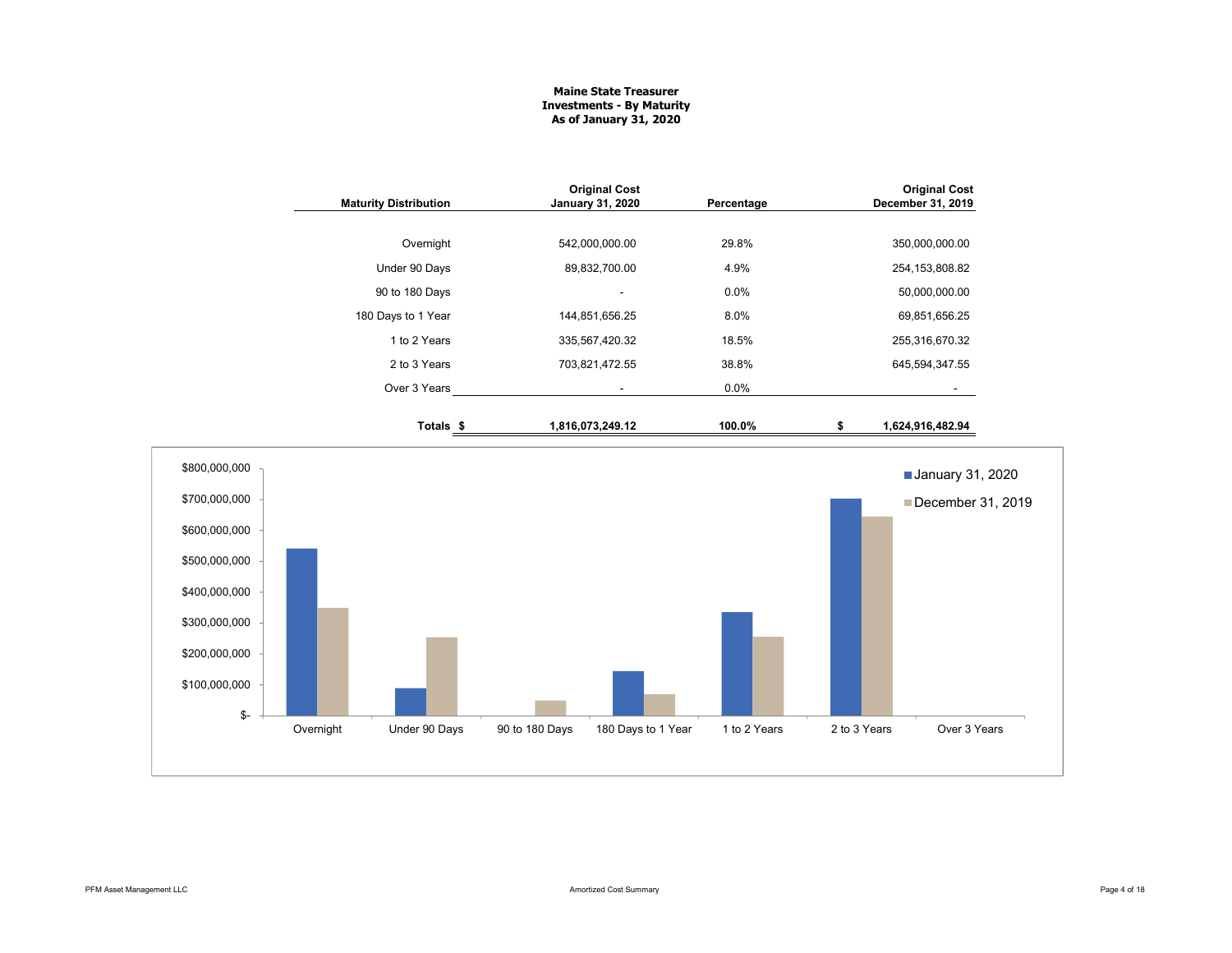|                                    | PURCHASE COUPON DATE / CALL |             | <b>MATURITY</b> |                | <b>ORIGINAL</b><br><b>COST/ACCRUED</b> | AMORTIZED COST/        | ACCRETION FAIR VALUE/CHANGE UNREALIZED GAIN |        |              | <b>INTEREST</b> | <b>INTEREST</b> | <b>TOTAL</b><br><b>ACCRUED</b> |                     |       |
|------------------------------------|-----------------------------|-------------|-----------------|----------------|----------------------------------------|------------------------|---------------------------------------------|--------|--------------|-----------------|-----------------|--------------------------------|---------------------|-------|
| <b>DESCRIPTION</b>                 | <b>DATE</b>                 | <b>RATE</b> | <b>DATE</b>     |                | PAR VALUE INTEREST PURCHASE            | (AMORTIZATION)         | IN FAIR VALUE                               | (LOSS) | AI PURCHASED | <b>RECEIVED</b> | EARNED          |                                | INTEREST ALLOCATION | YIELD |
| <b>CASH AND EQUIVALENTS</b>        |                             |             |                 |                |                                        |                        |                                             |        |              |                 |                 |                                |                     |       |
| <b>BAR HARBOR BANK &amp; TRUST</b> | 01/31/20                    | 1.650 V     |                 | 44,000,000.00  | 44,000,000.00<br>0.00                  | 44,000,000.00<br>0.00  | 44,000,000.00<br>0.00                       | 0.00   | 0.00         | 62,974.30       | 61,674.97       | 61,674.97                      | 2.41%               | 1.650 |
| <b>CITIZENS BANK</b>               | 01/31/20                    | 1.660 V     |                 | 100.000.000.00 | 100.000.000.00<br>0.00                 | 100.000.000.00<br>0.00 | 100.000.000.00<br>0.00                      | 0.00   | 0.00         | 0.00            | 91.663.16       | 91.663.16                      | 5.49%               | 1.660 |
| <b>BANGOR SAVINGS BANK NOW</b>     | 01/31/20                    | 1.650 V     |                 | 40,000,000.00  | 40,000,000.00<br>0.00                  | 40,000,000.00<br>0.00  | 40,000,000.00<br>0.00                       | 0.00   | 0.00         | 34,356.16       | 59,509.75       | 59,509.75                      | 2.19%               | 1.650 |
| <b>TD BANK</b>                     | 01/31/20                    | 1.650 V     |                 | 10,000,000.00  | 10,000,000.00<br>0.00                  | 10,000,000.00<br>0.00  | 10,000,000.00<br>0.00                       | 0.00   | 0.00         | 296,049.68      | 6,782.97        | 6,782.97                       | 0.55%               | 1.650 |
| ANDROSCOGGIN BANK                  | 01/31/20                    | 1.650 V     |                 | 25.000.000.00  | 25.000.000.00<br>0.00                  | 25.000.000.00<br>0.00  | 25,000,000.00<br>0.00                       | 0.00   | 0.00         | 35,831.76       | 34,981.06       | 34,981.06                      | 1.37%               | 1.650 |
| <b>BATH SAVINGS</b>                | 01/31/20                    | 1.650 V     |                 | 14,000,000.00  | 14,000,000.00<br>0.00                  | 14,000,000.00<br>0.00  | 14,000,000.00<br>0.00                       | 0.00   | 0.00         | 20,253.69       | 19,620.09       | 19,620.09                      | 0.77%               | 1.650 |
| <b>BIDDEFORD SAVINGS BANK</b>      | 01/31/20                    | 1.650 V     |                 | 196,000,000.00 | 196,000,000.00<br>0.00                 | 196,000,000.00<br>0.00 | 196,000,000.00<br>0.00                      | 0.00   | 0.00         | 0.00            | 249,995.97      | 249,995.97                     | 10.75%              | 1.650 |
| CAMDEN NATIONAL BANK               | 01/31/20                    | 1.650 V     |                 | 69,000,000.00  | 69,000,000.00<br>0.00                  | 69,000,000.00<br>0.00  | 69,000,000.00<br>0.00                       | 0.00   | 0.00         | 24,766.64       | 38,801.61       | 38,801.61                      | 3.78%               | 1.650 |
| FIDELITY GOVERNMENT PORTFOLIO      | 01/31/20                    | 1.510 V     |                 | 19,000,000.00  | 19,000,000.00<br>0.00                  | 19,000,000.00<br>0.00  | 19,000,000.00<br>0.00                       | 0.00   | 0.00         | 0.00            | 45,815.88       | 45,815.88                      | 1.04%               | 1.510 |
| <b>FIRST NATIONAL</b>              | 01/31/20                    | 1.650 V     |                 | 25,000,000.00  | 25,000,000.00<br>0.00                  | 25,000,000.00<br>0.00  | 25,000,000.00<br>0.00                       | 0.00   | 0.00         | 17,892.98       | 34,939.34       | 34,939.34                      | 1.37%               | 1.650 |
| MISCELLAENOUS INCOME               | 01/31/20                    | 0.000V      |                 | 0.00           | 0.00<br>0.00                           | 0.00<br>0.00           | 0.00<br>0.00                                | 0.00   | 0.00         | 14.61           | 14.61           | 0.00                           | 0.00%               | 0.000 |
| <b>TOTAL</b>                       |                             |             |                 | 542,000,000.00 | 542,000,000.00<br>0.00                 | 542,000,000.00<br>0.00 | 542,000,000.00<br>0.00                      | 0.00   | 0.00         | 492,139.82      | 643,799.41      | 643,784.80                     | 29.73%              | 1.647 |
| <b>CERTIFICATES OF DEPOSIT</b>     |                             |             |                 |                |                                        |                        |                                             |        |              |                 |                 |                                |                     |       |
| CAMDEN NATIONAL BANK CERT DEPOS    | 04/08/19                    | 2.600       | 04/08/20        | 50,000,000.00  | 50,000,000.00<br>0.00                  | 50,000,000.00<br>0.00  | 50,000,000.00<br>0.00                       | 0.00   | 0.00         | 0.00            | 111,944.44      | 1,079,722.22                   | 2.74%               | 2.626 |
| BANGOR SAVINGS BANK CERT DEPOS     | 04/08/19                    | 2.650       | 10/08/20        | 5,000,000.00   | 5,000,000.00<br>0.00                   | 5,000,000.00<br>0.00   | 5,000,000.00<br>0.00                        | 0.00   | 0.00         | 0.00            | 11,409.72       | 110,048.61                     | 0.27%               | 2.659 |
| CAMDEN NATIONAL BANK CERT DEPOS    | 01/17/20                    | 1.750       | 10/17/20        | 25,000,000.00  | 25,000,000.00<br>0.00                  | 25,000,000.00<br>0.00  | 25,000,000.00<br>0.00                       | 0.00   | 0.00         | 0.00            | 18,229.17       | 18,229.17                      | 1.37%               | 1.750 |
| CAMDEN NATIONAL BANK CERT DEPOS    | 01/17/20                    | 1.750       | 01/17/21        | 50,000,000.00  | 50.000.000.00<br>0.00                  | 50,000,000.00<br>0.00  | 50,000,000.00<br>0.00                       | 0.00   | 0.00         | 0.00            | 36,458.33       | 36,458.33                      | 2.74%               | 1.752 |
| BANGOR SAVINGS BANK CERT DEPOS     | 04/08/19                    | 2.700       | 04/08/21        | 15,000,000.00  | 15,000,000.00<br>0.00                  | 15,000,000.00<br>0.00  | 15,000,000.00<br>0.00                       | 0.00   | 0.00         | 0.00            | 34,875.00       | 336,375.00                     | 0.82%               | 2.690 |
| PEOPLES UNITED CERT DEPOS          | 04/18/19                    | 2.550       | 04/18/21        | 15.000.000.00  | 15.000.000.00<br>0.00                  | 15.000.000.00<br>0.00  | 15.000.000.00<br>0.00                       | 0.00   | 0.00         | 0.00            | 32.937.50       | 307.062.50                     | 0.82%               | 2.544 |
| PEOPLES UNITED CERT DEPOS          | 04/22/19                    | 2.550       | 04/22/21        | 25,000,000.00  | 25,000,000.00<br>0.00                  | 25,000,000.00<br>0.00  | 25,000,000.00<br>0.00                       | 0.00   | 0.00         | 0.00            | 54,895.83       | 504,687.50                     | 1.37%               | 2.589 |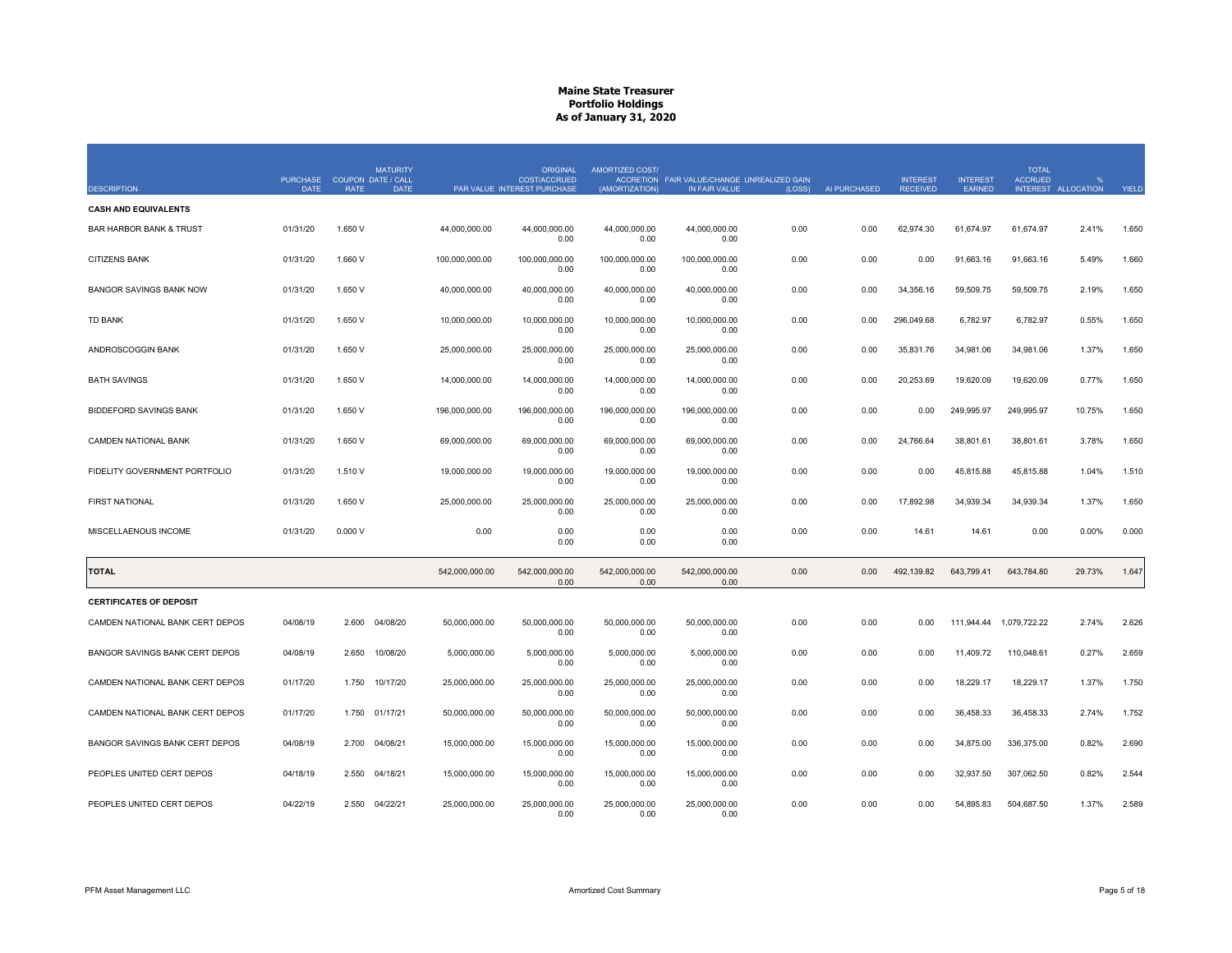|                                            | <b>PURCHASE</b> | <b>COUPON DATE / CALL</b> | <b>MATURITY</b> |                | <b>ORIGINAL</b><br><b>COST/ACCRUED</b> | AMORTIZED COST/                | ACCRETION FAIR VALUE/CHANGE UNREALIZED GAIN |            |              | <b>INTEREST</b> | <b>INTEREST</b> | <b>TOTAL</b><br><b>ACCRUED</b> |                   |       |
|--------------------------------------------|-----------------|---------------------------|-----------------|----------------|----------------------------------------|--------------------------------|---------------------------------------------|------------|--------------|-----------------|-----------------|--------------------------------|-------------------|-------|
| <b>DESCRIPTION</b>                         | <b>DATE</b>     | <b>RATE</b>               | <b>DATE</b>     |                | PAR VALUE INTEREST PURCHASE            | (AMORTIZATION)                 | IN FAIR VALUE                               | (LOSS)     | AI PURCHASED | <b>RECEIVED</b> | EARNED          | <b>INTEREST</b>                | <b>ALLOCATION</b> | YIELD |
| BAR HARBOR BANK & TRUST CERT DEPOS         | 06/12/19        | 2.330                     | 06/12/21        | 50,000,000.00  | 50,000,000.00<br>0.00                  | 50,000,000.00<br>0.00          | 50,000,000.00<br>0.00                       | 0.00       | 0.00         | 0.00            | 100,319.44      | 757,250.00                     | 2.74%             | 2.290 |
| PEOPLES UNITED CERT DEPOS                  | 01/17/20        | 1.650                     | 01/17/22        | 40,000,000.00  | 40,000,000.00<br>0.00                  | 40,000,000.00<br>0.00          | 40,000,000.00<br>0.00                       | 0.00       | 0.00         | 0.00            | 27,500.00       | 27,500.00                      | 2.19%             | 1.650 |
| <b>TOTAL</b>                               |                 |                           |                 | 275,000,000.00 | 275.000.000.00<br>0.00                 | 275.000.000.00<br>0.00         | 275.000.000.00<br>0.00                      | 0.00       | 0.00         | 0.00            |                 | 428,569.44 3,177,333.33        | 15.1%             | 2.181 |
| <b>U.S. TREASURIES</b>                     |                 |                           |                 |                |                                        |                                |                                             |            |              |                 |                 |                                |                   |       |
| US TREASURY N/B NOTES<br>9128283G3         | 04/23/19        | 1.750                     | 11/15/20        | 10,000,000.00  | 9,897,656.25<br>0.00                   | 9,948,075.10<br>5,585.20       | 10,015,625.00<br>7,035.00                   | 67,549.90  | 0.00         | 0.00            | 14,903.85       | 37,500.00                      | 0.55%             | 2.422 |
| US TREASURY NOTES<br>9128284W7             | 09/16/19        | 2.750                     | 08/15/21        | 25,000,000.00  | 25,432,617.19<br>59,782.61             | 25,349,126.00<br>(18,755.25)   | 25,511,720.00<br>55,670.00                  | 162,594.00 | 0.00         | 0.00            | 57,914.40       | 317,595.11                     | 1.40%             | 1.825 |
| US TREASURY N/B NOTES<br>9128282F6         | 08/28/19        | 1.125                     | 08/31/21        | 30,000,000.00  | 29,764,453.13<br>0.00                  | 29,814,467.70<br>9,876.30      | 29,873,436.00<br>104,286.00                 | 58,968.30  | 0.00         | 0.00            | 28,743.13       | 142,788.46                     | 1.64%             | 1.523 |
| <b>US TREASURY NOTES</b><br>9128286C9      | 09/30/19        | 2.500                     | 02/15/22        | 25,000,000.00  | 25,493,164.06<br>78,125.00             | 25,424,522.25<br>(17, 160.50)  | 25,578,125.00<br>103,525.00                 | 153,602.75 | 0.00         | 0.00            | 52,649.46       | 288,722.83                     | 1.40%             | 1.649 |
| US TREASURY NOTES<br>912828W89             | 09/03/19        | 1.875 03/31/22            |                 | 40,000,000.00  | 40,404,687.50<br>0.00                  | 40,340,925.20<br>(13, 135.60)  | 40,462,500.00<br>207,820.00                 | 121,574.80 | 0.00         | 0.00            | 63,524.59       | 254,098.36                     | 2.22%             | 1.473 |
| UNITED STATES TREASURY NOTES<br>9128286M7  | 10/29/19        | 2.250                     | 04/15/22        | 23,000,000.00  | 23,321,640.63<br>19,795.08             | 23,288,322.94<br>(10, 872.10)  | 23,460,000.00<br>122,176.00                 | 171,677.06 | 0.00         | 0.00            | 43,831.96       | 154,118.85                     | 1.29%             | 1.668 |
| UNITED STATES TREASURY NOTES<br>9128286M7  | 11/14/19        | 2.250                     | 04/15/22        | 30,000,000.00  | 30,426,562.50<br>55,327.87             | 30,389,188.50<br>(14,665.80)   | 30,600,000.00<br>159,360.00                 | 210,811.50 | 0.00         | 0.00            | 57,172.13       | 201,024.59                     | 1.68%             | 1.647 |
| UNITED STATES TREASURY NOTES<br>9128286U9  | 10/31/19        | 2.125 05/15/22            |                 | 25,000,000.00  | 25,289,062.50<br>0.00                  | 25,260,608.00<br>(9,535.75)    | 25,445,312.50<br>136,712.50                 | 184,704.50 | 0.00         | 0.00            | 45,243.82       | 113,839.29                     | 1.40%             | 1.658 |
| UNITED STATES TREASURY NOTES<br>9128286U9  | 10/31/19        | 2.125 05/15/22            |                 | 25,000,000.00  | 25,289,062.50<br>0.00                  | 25,260,608.00<br>(9,535.75)    | 25,445,312.50<br>136,712.50                 | 184,704.50 | 0.00         | 0.00            | 45,243.82       | 113,839.29                     | 1.40%             | 1.658 |
| US TREASURY N/B NOTES<br>912828XG0         | 07/08/19        | 2.125                     | 06/30/22        | 27,000,000.00  | 27,241,523.44<br>0.00                  | 27,196,622.10<br>(6,812.91)    | 27,523,125.00<br>166.644.00                 | 326,502.90 | 0.00         | 0.00            | 48,863.32       | 50,439.56                      | 1.51%             | 1.815 |
| UNITED STATES TREASURY NOTES<br>9128287C8  | 07/19/19        | 1.750                     | 07/15/22        | 25,000,000.00  | 24,945,312.50<br>0.00                  | 24,954,919.50<br>1,524.25      | 25,257,812.50<br>161,137.50                 | 302,893.00 | 0.00         | 218,750.00      | 37,076.71       | 20,432.69                      | 1.39%             | 1.826 |
| UNITED STATES TREASURY NOTES<br>9128287C8  | 08/01/19        | 1.750                     | 07/15/22        | 25,000,000.00  | 24,967,773.44<br>0.00                  | 24,973,185.50<br>913.00        | 25,257,812.50<br>161,137.50                 | 284,627.00 | 0.00         | 218,750.00      | 37,076.71       | 20,432.69                      | 1.39%             | 1.795 |
| UNITED STATES TREASURY NOTES<br>9128287C8. | 08/05/19        | 1.750                     | 07/15/22        | 26.000.000.00  | 26.142.187.50<br>0.00                  | 26,119,045.94<br>(4,026.62)    | 26.268.125.00<br>167,583.00                 | 149,079.06 | 0.00         | 227,500.00      | 38.559.78       | 21,250.00                      | 1.44%             | 1.559 |
| UNITED STATES TREASURY NOTES<br>9128287C8  | 08/23/19        | 1.750                     | 07/15/22        | 35,000,000.00  | 35.211.914.06<br>0.00                  | 35, 180, 398. 75<br>(6,097.35) | 35,360,937.50<br>225,592.50                 | 180,538.75 | 0.00         | 306.250.00      | 51.907.40       | 28.605.77                      | 1.94%             | 1.535 |
| <b>US TREASURY NOTES</b><br>9128282S8      | 09/30/19        | 1.625                     | 08/31/22        | 25,000,000.00  | 25,008,789.06<br>33,482.14             | 25,007,862.00<br>(231.75)      | 25, 195, 312.50<br>174,812.50               | 187,450.50 | 0.00         | 0.00            | 34,598.21       | 171,875.00                     | 1.38%             | 1.612 |
| UNITED STATES TREASURY NOTES<br>912828YK0  | 10/21/19        | 1.375 10/15/22            |                 | 30,000,000.00  | 29,844,140.63<br>6,762.30              | 29,858,571.00<br>4,343.10      | 30,046,875.00<br>229.695.00                 | 188,304.00 | 0.00         | 0.00            | 34,938.52       | 122,848.36                     | 1.65%             | 1.554 |
| US TREASURY N/B NOTES<br>9128283C2         | 11/14/19        | 2.000                     | 10/31/22        | 30,000,000.00  | 30,307,031.25<br>23,076.92             | 30,285,023.70<br>(8,635.80)    | 30,557,814.00<br>228,504.00                 | 272,790.30 | 0.00         | 0.00            | 51,098.90       | 153,296.70                     | 1.68%             | 1.644 |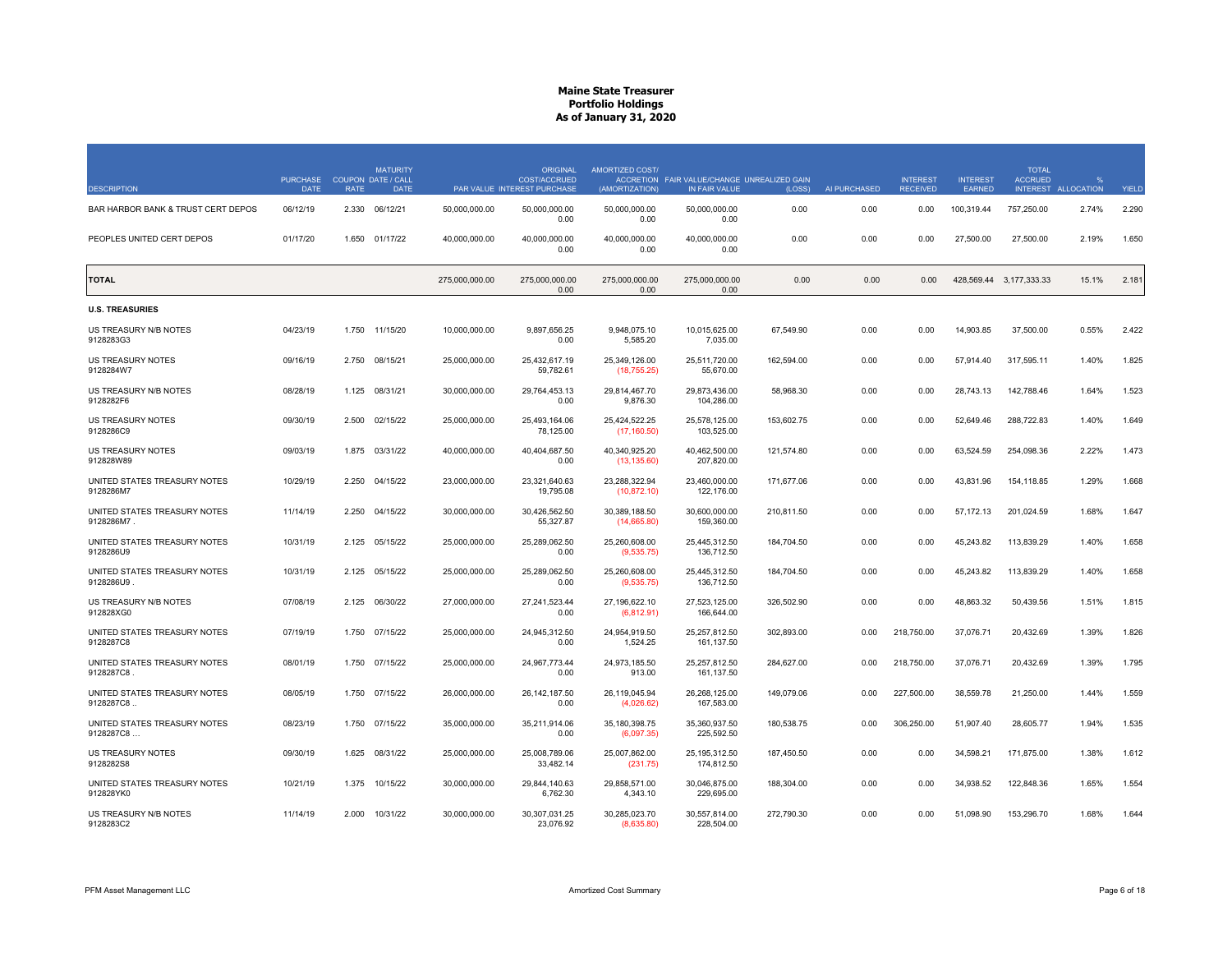| <b>DESCRIPTION</b>                               | <b>PURCHASE</b><br><b>DATE</b> | <b>RATE</b> | <b>MATURITY</b><br><b>COUPON DATE / CALL</b><br><b>DATE</b> |                | <b>ORIGINAL</b><br>COST/ACCRUED<br>PAR VALUE INTEREST PURCHASE | AMORTIZED COST/<br>(AMORTIZATION) | ACCRETION FAIR VALUE/CHANGE UNREALIZED GAIN<br>IN FAIR VALUE | (LOSS)       | AI PURCHASED | <b>INTEREST</b><br><b>RECEIVED</b> | <b>INTEREST</b><br><b>EARNED</b> | <b>TOTAL</b><br><b>ACCRUED</b><br><b>INTEREST</b> | <b>ALLOCATION</b> | YIELD |
|--------------------------------------------------|--------------------------------|-------------|-------------------------------------------------------------|----------------|----------------------------------------------------------------|-----------------------------------|--------------------------------------------------------------|--------------|--------------|------------------------------------|----------------------------------|---------------------------------------------------|-------------------|-------|
| UNITED STATES TREASURY NOTES<br>912828YW4        | 12/31/19                       | 1.625       | 12/15/22                                                    | 30,000,000.00  | 30.008.203.13<br>21,311.48                                     | 30,007,978.20<br>(217.50)         | 30,271,875.00<br>242,565.00                                  | 263,896.80   | 0.00         | 0.00                               | 41,290.99                        | 63,934.43                                         | 1.66%             | 1.616 |
| <b>TOTAL</b>                                     |                                |             |                                                             | 486,000,000.00 | 488,995,781.27<br>297,663.40                                   | 488,659,450.38<br>(97.440.83)     | 492,131,720.00<br>2,790,968.00                               | 3,472,269.62 | 0.00         | 971,250.00                         |                                  | 784,637.70 2,276,641.98                           | 26.99%            | 1.656 |
| <b>FEDERAL AGENCY SECURITIES</b>                 |                                |             |                                                             |                |                                                                |                                   |                                                              |              |              |                                    |                                  |                                                   |                   |       |
| FEDERAL HOME LOAN BANKS NOTES<br>3130ADUJ9       | 11/08/18                       | 2.375       | 03/30/20                                                    | 30,000,000.00  | 29,793,900.00<br>0.00                                          | 29,975,517.30<br>12,449.10        | 30,037,920.00<br>(19,290.00)                                 | 62,402.70    | 0.00         | 0.00                               | 59,375.00                        | 239,479.17                                        | 1.65%             | 2.880 |
| <b>FHLMC NOTES</b><br>3137EAEJ4                  | 10/18/17                       | 1.625       | 09/29/20                                                    | 20,000,000.00  | 19,931,200.00<br>0.00                                          | 19,984,285.40<br>1,967.80         | 20,007,620.00<br>8,860.00                                    | 23,334.60    | 0.00         | 0.00                               | 27,083.33                        | 110,138.89                                        | 1.10%             | 1.745 |
| <b>FANNIE MAE NOTES</b><br>3135G0U84             | 11/07/18                       | 2.875       | 10/30/20                                                    | 20,000,000.00  | 19,951,400.00<br>0.00                                          | 19,981,371.40<br>2.056.80         | 20,193,620.00<br>(7,740.00)                                  | 212,248.60   | 0.00         | 0.00                               | 47,916.66                        | 145,347.22                                        | 1.11%             | 3.002 |
| <b>FANNIE MAE NOTES</b><br>3135G0U84             | 12/31/18                       | 2.875       | 10/30/20                                                    | 15,000,000.00  | 15,071,400.00<br>0.00                                          | 15,029,647.65<br>(3,277.80)       | 15, 145, 215.00<br>(5,805.00)                                | 115,567.35   | 0.00         | 0.00                               | 35,937.50                        | 109,010.42                                        | 0.83%             | 2.606 |
| FEDERAL HOME LOAN BANKS NOTES<br>3130AF5B9       | 01/16/19                       | 3.000       | 10/12/21                                                    | 10,000,000.00  | 10,103,100.00<br>0.00                                          | 10,064,871.10<br>(3, 112.80)      | 10,272,420.00<br>27,820.00                                   | 207,548.90   | 0.00         | 0.00                               | 25,000.00                        | 90,833.33                                         | 0.56%             | 2.607 |
| FREDDIE MAC NOTES (CALLABLE)<br>3134GUSA9        | 11/26/19                       | 1.875       | 11/26/21<br>02/26/20                                        | 10,000,000.00  | 10,001,500.00<br>7,812.50                                      | 10,001,358.10<br>(65.50)          | 10,001,560.00<br>(1,510.00)                                  | 201.90       | 0.00         | 0.00                               | 15,625.00                        | 33,854.17                                         | 0.55%             | 1.867 |
| FREDDIE MAC NOTES (CALLABLE)<br>3134GUSA9        | 11/26/19                       | 1.875       | 11/26/21<br>02/26/20                                        | 50,000,000.00  | 50,007,500.00<br>0.00                                          | 50,006,790.50<br>(327.50)         | 50,007,800.00<br>(7,550.00)                                  | 1,009.50     | 0.00         | 0.00                               | 78,125.00                        | 169,270.83                                        | 2.74%             | 1.867 |
| FREDDIE MAC NOTES (CALLABLE)<br>3134GUSA9.       | 12/02/19                       | 1.875       | 11/26/21<br>02/26/20                                        | 25,000,000.00  | 25,007,500.00<br>0.00                                          | 25,006,833.00<br>(339.00)         | 25,003,900.00<br>(3,775.00)                                  | (2,933.00)   | 0.00         | 0.00                               | 39,062.50                        | 84,635.42                                         | 1.37%             | 1.859 |
| <b>FANNIE MAE NOTES</b><br>3135G0S38             | 02/26/19                       | 2.000       | 01/05/22                                                    | 15,000,000.00  | 14,788,500.00<br>0.00                                          | 14,855,862.75<br>6,100.20         | 15, 177, 240.00<br>61,635.00                                 | 321,377.25   | 0.00         | 150,000.00                         | 25,000.00                        | 21,666.67                                         | 0.83%             | 2.514 |
| <b>FANNIE MAE NOTES</b><br>3135G0U92             | 09/16/19                       | 2.625       | 01/11/22                                                    | 25,000,000.00  | 25.462.250.00<br>0.00                                          | 25.389.058.25<br>(16, 373.50)     | 25.595.850.00<br>90.000.00                                   | 206,791.75   | 0.00         | 328.125.00                         | 54,687.50                        | 36,458.33                                         | 1.40%             | 1.807 |
| <b>FANNIE MAE NOTES</b><br>3135G0T45             | 07/19/19                       | 1.875       | 04/05/22                                                    | 15,000,000.00  | 14,994,450.00<br>0.00                                          | 14,995,650.75<br>162.75           | 15, 163, 155.00<br>66,510.00                                 | 167,504.25   | 0.00         | 0.00                               | 23,437.50                        | 90,625.00                                         | 0.83%             | 1.889 |
| <b>FANNIE MAE NOTES</b><br>3135G0V59             | 04/16/19                       | 2.250       | 04/12/22                                                    | 40,000,000.00  | 39,820,800.00<br>0.00                                          | 39,867,110.00<br>4,904.40         | 40,761,640.00<br>163,280.00                                  | 894,530.00   | 0.00         | 0.00                               | 75,000.00                        | 272,500.00                                        | 2.24%             | 2.406 |
| <b>FANNIE MAE NOTES</b><br>3135G0V59             | 05/15/19                       | 2.250       | 04/12/22                                                    | 20.000.000.00  | 20.021.600.00<br>0.00                                          | 20.016.581.60<br>(613.20)         | 20.380.820.00<br>81,640.00                                   | 364.238.40   | 0.00         | 0.00                               | 37,500.00                        | 136,250.00                                        | 1.12%             | 2.211 |
| FEDERAL FARM CREDIT BANK (CALLABLE)<br>3133ELKL7 | 01/31/20                       | 1.625       | 04/29/22<br>04/29/20                                        | 48,500,000.00  | 48,487,875.00<br>4,378.47                                      | 48,487,885.67<br>10.67            | 48,487,972.00<br>97.00                                       | 86.33        | (4,378.47)   | 0.00                               | 0.00                             | 4,378.47                                          | 2.66%             | 1.637 |
| FEDERAL HOME LOAN BANK<br>313379Q69              | 07/15/19                       | 2.125       | 06/10/22                                                    | 30,000,000.00  | 30,176,400.00<br>0.00                                          | 30,144,219.00<br>(4,993.80)       | 30,533,070.00<br>187,500.00                                  | 388,851.00   | 0.00         | 0.00                               | 53,125.00                        | 90,312.50                                         | 1.67%             | 1.916 |
| <b>FANNIE MAE NOTES</b><br>3135G0W33             | 10/24/19                       | 1.375       | 09/06/22                                                    | 25,000,000.00  | 24,816,750.00<br>45,833.33                                     | 24,833,713.00<br>5,246.25         | 25,012,750.00<br>177,225.00                                  | 179,037.00   | 0.00         | 0.00                               | 28,645.83                        | 138,454.86                                        | 1.37%             | 1.638 |
| <b>FANNIE MAE NOTES</b><br>3135G0W33             | 10/29/19                       | 1.375       | 09/06/22                                                    | 10,000,000.00  | 9,912,800.00<br>20.243.06                                      | 9,920,486.50<br>2,506.50          | 10,005,100.00<br>70.890.00                                   | 84,613.50    | 0.00         | 0.00                               | 11,458.33                        | 55,381.94                                         | 0.55%             | 1.689 |
| FEDERAL HOME LOAN BANKS NOTES<br>3130AH7E7       | 10/31/19                       | 2.000       | 10/03/22                                                    | 25,000,000.00  | 25,018,750.00<br>38,888.89                                     | 25,017,260.25<br>(491.00)         | 25,016,025.00<br>(7,675.00)                                  | (1,235.25)   | 0.00         | 0.00                               | 41,666.67                        | 163,888.89                                        | 1.37%             | 1.973 |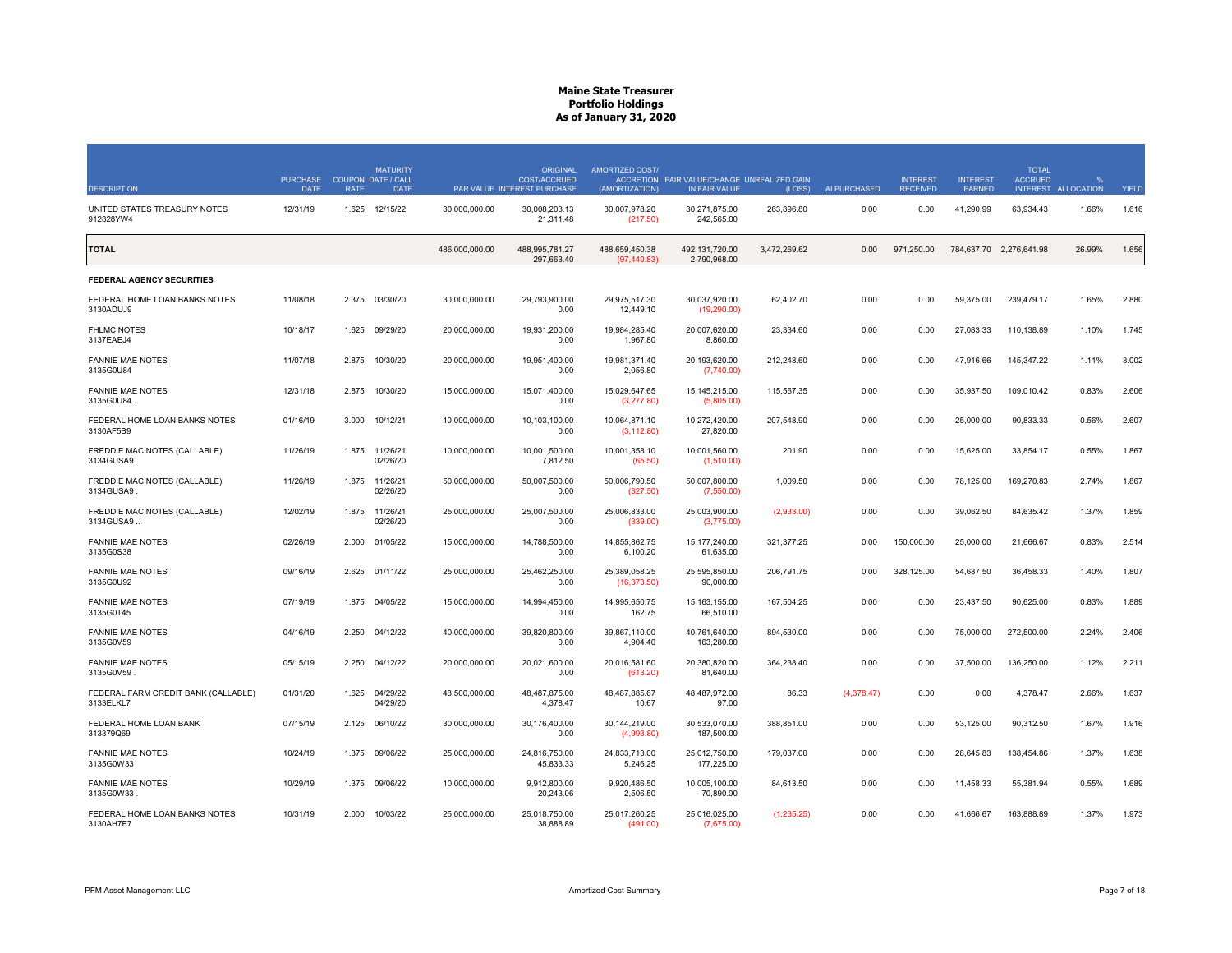| <b>DESCRIPTION</b>                        | <b>PURCHASE</b><br><b>DATE</b> | COUPON DATE / CALL<br><b>RATE</b> | <b>MATURITY</b><br><b>DATE</b> |                  | ORIGINAL<br><b>COST/ACCRUED</b><br>PAR VALUE INTEREST PURCHASE | AMORTIZED COST/<br>(AMORTIZATION) | ACCRETION FAIR VALUE/CHANGE UNREALIZED GAIN<br>IN FAIR VALUE | (LOSS)       | AI PURCHASED | <b>INTEREST</b><br><b>RECEIVED</b> | <b>INTEREST</b><br><b>EARNED</b> | <b>TOTAL</b><br><b>ACCRUED</b>                    | %<br>INTEREST ALLOCATION | YIELD |
|-------------------------------------------|--------------------------------|-----------------------------------|--------------------------------|------------------|----------------------------------------------------------------|-----------------------------------|--------------------------------------------------------------|--------------|--------------|------------------------------------|----------------------------------|---------------------------------------------------|--------------------------|-------|
| FANNIE MAE NOTES (CALLABLE)<br>3135G0X40  | 01/17/20                       | 1.800                             | 01/17/23<br>07/17/20           | 50,000,000.00    | 49,990,000.00<br>0.00                                          | 49,990,126.50<br>126.50           | 50,046,700.00<br>56,700.00                                   | 56,573.50    | 0.00         | 0.00                               | 35,000.00                        | 35,000.00                                         | 2.75%                    | 1.807 |
| <b>TOTAL</b>                              |                                |                                   |                                | 483,500,000.00   | 483,357,675.00<br>117,156.25                                   | 483,568,628.72<br>5,936.87        | 486,850,377.00<br>938,812.00                                 | 3,281,748.28 | (4,378.47)   | 478,125.00                         |                                  | 713,645.82 2,027,486.11                           | 26.70%                   | 2.051 |
| <b>CORPORATE NOTES</b>                    |                                |                                   |                                |                  |                                                                |                                   |                                                              |              |              |                                    |                                  |                                                   |                          |       |
| MICROSOFT CORP NOTES<br>594918BV5         | 02/13/17                       | 1.850                             | 02/06/20                       | 10,000,000.00    | 10,038,800.00<br>0.00                                          | 10,000,184.70<br>(1, 108.40)      | 10,000,090.00<br>520.00                                      | (94.70)      | 0.00         | 0.00                               | 15,416.67                        | 89,930.56                                         | 0.55%                    | 1.716 |
| JOHNSON & JOHNSON CORP NOTES<br>478160CD4 | 03/08/19                       | 2.250                             | 03/03/22                       | 16,893,000.00    | 16,680,992.85<br>0.00                                          | 16,742,983.57<br>5,795.48         | 17, 147, 628. 19<br>67,943.65                                | 404,644.62   | 0.00         | 0.00                               | 31,674.37                        | 156,260.25                                        | 0.94%                    | 2.690 |
| <b>TOTAL</b>                              |                                |                                   |                                | 26,893,000.00    | 26,719,792.85<br>0.00                                          | 26,743,168.27<br>4,687.08         | 27, 147, 718. 19<br>68,463.65                                | 404,549.92   | 0.00         | 0.00                               | 47,091.04                        | 246,190.81                                        | 1.49%                    | 2.331 |
| <b>GRAND TOTAL</b>                        |                                |                                   |                                | 1,813,393,000.00 | 1,816,073,249.12<br>414,819.65                                 | 1,815,971,247.37<br>(86, 816.88)  | 1,823,129,815.19<br>3,798,243.65                             | 7,158,567.82 |              |                                    |                                  | (4,378.47) 1,941,514.82 2,617,743.41 8,371,437.03 | 100.00%                  | 1.848 |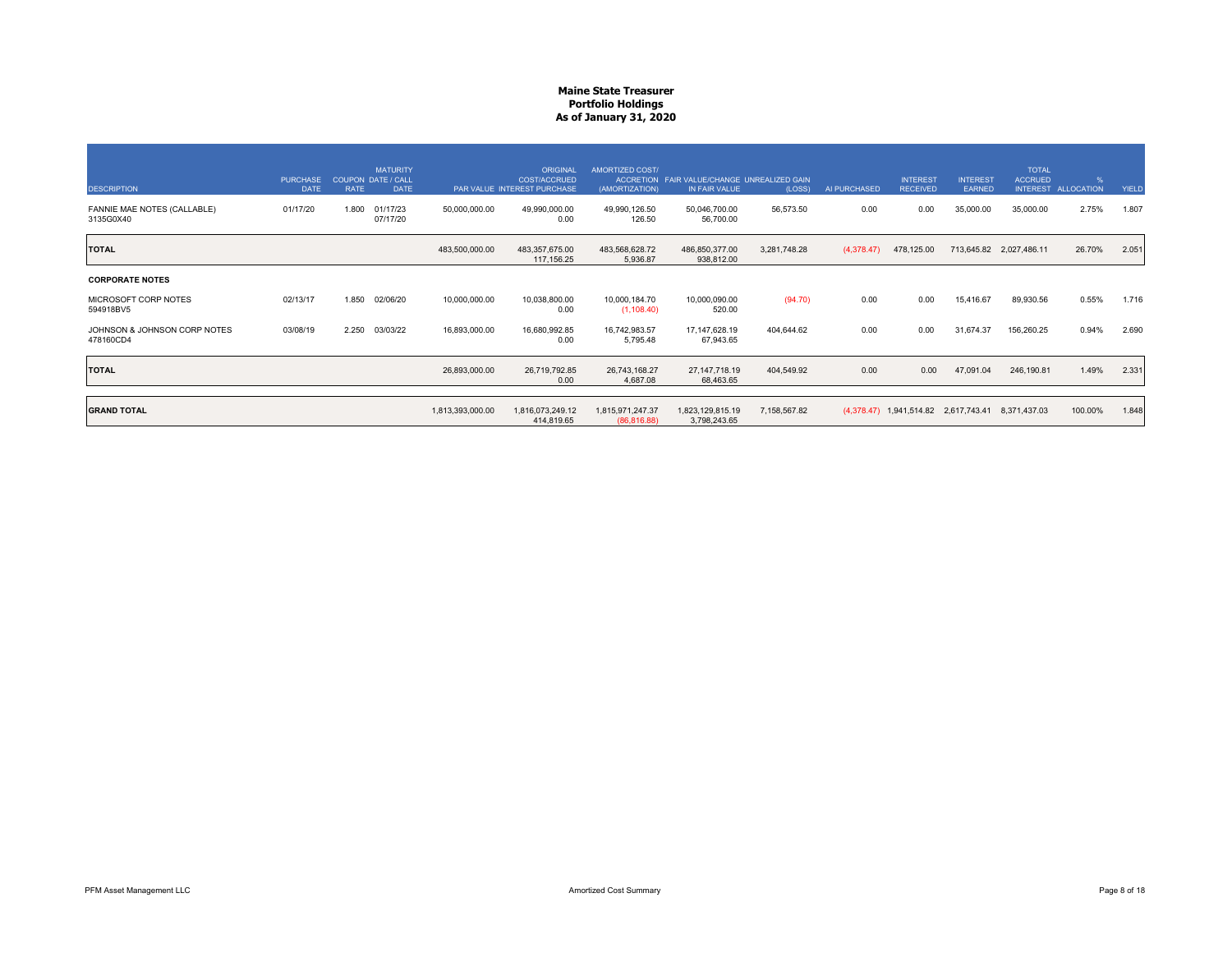|                     |                             |             |               |                 |                  |                 |               |                |                 |                      |                  |                           | <b>WEIGHTED</b><br><b>AVERAGE</b>   |
|---------------------|-----------------------------|-------------|---------------|-----------------|------------------|-----------------|---------------|----------------|-----------------|----------------------|------------------|---------------------------|-------------------------------------|
|                     |                             |             | <b>COUPON</b> | <b>MATURITY</b> | <b>NEXT CALL</b> |                 | MOODYS'       | PAR VALUE/     |                 | ORIGINAL % PORTFOLIO |                  | % PORTFOLIO               | <b>EFFECTIVE</b><br><b>DURATION</b> |
| <b>CUSIP</b>        |                             | <b>TYPE</b> | <b>RATE</b>   | <b>DATE</b>     |                  | DATE S&P RATING | <b>RATING</b> | <b>SHARES</b>  |                 | COST ORIGINAL COST   |                  | MARKET VALUE MARKET VALUE | (YEARS)                             |
| <b>US TREASURY</b>  |                             |             |               |                 |                  |                 |               |                |                 |                      |                  |                           |                                     |
| 9128283G3           | <b>U.S. TREASURY</b>        |             | 1.750         | 11/15/2020      |                  | AA+             | Aaa           | 10,000,000.00  | 9,897,656.25    | 0.55%                | 10,015,625.00    | 0.55%                     | 0.78                                |
| 9128284W7           | <b>U.S. TREASURY</b>        |             | 2.750         | 8/15/2021       |                  | AA+             | Aaa           | 25,000,000.00  | 25,432,617.19   | 1.40%                | 25,511,720.00    | 1.40%                     | 1.49                                |
| 9128282F6           | <b>U.S. TREASURY</b>        |             | 1.125         | 8/31/2021       |                  | AA+             | Aaa           | 30,000,000.00  | 29,764,453.13   | 1.64%                | 29,873,436.00    | 1.64%                     | 1.55                                |
| 9128286C9           | <b>U.S. TREASURY</b>        |             | 2.500         | 2/15/2022       |                  | AA+             | Aaa           | 25,000,000.00  | 25,493,164.06   | 1.40%                | 25,578,125.00    | 1.40%                     | 1.97                                |
| 912828W89           | <b>U.S. TREASURY</b>        |             | 1.875         | 3/31/2022       |                  | AA+             | Aaa           | 40,000,000.00  | 40,404,687.50   | 2.22%                | 40,462,500.00    | 2.22%                     | 2.10                                |
| 9128286M7           | <b>U.S. TREASURY</b>        |             | 2.250         | 4/15/2022       |                  | AA+             | Aaa           | 23,000,000.00  | 23,321,640.63   | 1.28%                | 23,460,000.00    | 1.29%                     | 2.14                                |
| 9128286M7           | <b>U.S. TREASURY</b>        |             | 2.250         | 4/15/2022       |                  | AA+             | Aaa           | 30,000,000.00  | 30,426,562.50   | 1.68%                | 30,600,000.00    | 1.68%                     | 2.14                                |
| 9128286U9           | <b>U.S. TREASURY</b>        |             | 2.125         | 5/15/2022       |                  | AA+             | Aaa           | 25,000,000.00  | 25,289,062.50   | 1.39%                | 25,445,312.50    | 1.40%                     | 2.22                                |
| 9128286U9.          | <b>U.S. TREASURY</b>        |             | 2.125         | 5/15/2022       |                  | AA+             | Aaa           | 25,000,000.00  | 25,289,062.50   | 1.39%                | 25,445,312.50    | 1.40%                     | 2.22                                |
| 912828XG0           | <b>U.S. TREASURY</b>        |             | 2.125         | 6/30/2022       |                  | AA+             | Aaa           | 27,000,000.00  | 27,241,523.44   | 1.50%                | 27,523,125.00    | 1.51%                     | 2.35                                |
| 9128287C8           | <b>U.S. TREASURY</b>        |             | 1.750         | 7/15/2022       |                  | AA+             | Aaa           | 25,000,000.00  | 24,945,312.50   | 1.37%                | 25,257,812.50    | 1.39%                     | 2.40                                |
| 9128287C8.          | <b>U.S. TREASURY</b>        |             | 1.750         | 7/15/2022       |                  | AA+             | Aaa           | 25,000,000.00  | 24,967,773.44   | 1.37%                | 25,257,812.50    | 1.39%                     | 2.40                                |
| 9128287C8           | U.S. TREASURY               |             | 1.750         | 7/15/2022       |                  | AA+             | Aaa           | 26,000,000.00  | 26, 142, 187.50 | 1.44%                | 26,268,125.00    | 1.44%                     | 2.40                                |
| 9128287C8           | <b>U.S. TREASURY</b>        |             | 1.750         | 7/15/2022       |                  | AA+             | Aaa           | 35,000,000.00  | 35,211,914.06   | 1.94%                | 35,360,937.50    | 1.94%                     | 2.40                                |
| 9128282S8           | <b>U.S. TREASURY</b>        |             | 1.625         | 8/31/2022       |                  | AA+             | Aaa           | 25,000,000.00  | 25,008,789.06   | 1.38%                | 25, 195, 312.50  | 1.38%                     | 2.50                                |
| 912828YK0           | <b>U.S. TREASURY</b>        |             | 1.375         | 10/15/2022      |                  | AA+             | Aaa           | 30,000,000.00  | 29,844,140.63   | 1.64%                | 30,046,875.00    | 1.65%                     | 2.64                                |
| 9128283C2           | <b>U.S. TREASURY</b>        |             | 2.000         | 10/31/2022      |                  | AA+             | Aaa           | 30,000,000.00  | 30,307,031.25   | 1.67%                | 30,557,814.00    | 1.68%                     | 2.66                                |
| 912828YW4           | <b>U.S. TREASURY</b>        |             | 1.625         | 12/15/2022      |                  | AA+             | Aaa           | 30,000,000.00  | 30,008,203.13   | 1.65%                | 30,271,875.00    | 1.66%                     | 2.79                                |
|                     |                             |             |               |                 |                  |                 |               |                |                 |                      |                  |                           |                                     |
| <b>ISSUER TOTAL</b> |                             |             |               |                 |                  |                 |               | 486,000,000.00 | 488,995,781.27  | 26.93%               | 492, 131, 720.00 | 26.99%                    | 2.23                                |
| <b>FNMA</b>         |                             |             |               |                 |                  |                 |               |                |                 |                      |                  |                           |                                     |
| 3135G0U84           | U.S. INSTRUMENTALITY        |             | 2.875         | 10/30/2020      |                  | AA+             | Aaa           | 20,000,000.00  | 19,951,400.00   | 1.10%                | 20,193,620.00    | 1.11%                     | 0.74                                |
| 3135G0U84.          | U.S. INSTRUMENTALITY        |             | 2.875         | 10/30/2020      |                  | AA+             | Aaa           | 15,000,000.00  | 15,071,400.00   | 0.83%                | 15, 145, 215.00  | 0.83%                     | 0.74                                |
| 3135G0S38           | <b>U.S. INSTRUMENTALITY</b> |             | 2.000         | 1/5/2022        |                  | AA+             | Aaa           | 15,000,000.00  | 14,788,500.00   | 0.81%                | 15,177,240.00    | 0.83%                     | 1.89                                |
| 3135G0U92           | U.S. INSTRUMENTALITY        |             | 2.625         | 1/11/2022       |                  | AA+             | Aaa           | 25,000,000.00  | 25,462,250.00   | 1.40%                | 25,595,850.00    | 1.40%                     | 1.89                                |
| 3135G0T45           | U.S. INSTRUMENTALITY        |             | 1.875         | 4/5/2022        |                  | AA+             | Aaa           | 15,000,000.00  | 14,994,450.00   | 0.83%                | 15, 163, 155.00  | 0.83%                     | 2.12                                |
| 3135G0V59           | <b>U.S. INSTRUMENTALITY</b> |             | 2.250         | 4/12/2022       |                  | AA+             | Aaa           | 40,000,000.00  | 39,820,800.00   | 2.19%                | 40,761,640.00    | 2.24%                     | 2.13                                |
| 3135G0V59           | U.S. INSTRUMENTALITY        |             | 2.250         | 4/12/2022       |                  | AA+             | Aaa           | 20,000,000.00  | 20,021,600.00   | 1.10%                | 20,380,820.00    | 1.12%                     | 2.13                                |
| 3135G0W33           | U.S. INSTRUMENTALITY        |             | 1.375         | 9/6/2022        |                  | AA+             | Aaa           | 25,000,000.00  | 24,816,750.00   | 1.37%                | 25,012,750.00    | 1.37%                     | 2.53                                |
| 3135G0W33           | <b>U.S. INSTRUMENTALITY</b> |             | 1.375         | 9/6/2022        |                  | AA+             | Aaa           | 10,000,000.00  | 9,912,800.00    | 0.55%                | 10,005,100.00    | 0.55%                     | 2.53                                |
| 3135G0X40           | U.S. INSTRUMENTALITY        |             | 1.800         | 1/17/2023       | 7/17/2020        | AA+             | Aaa           | 50,000,000.00  | 49,990,000.00   | 2.75%                | 50,046,700.00    | 2.75%                     | 2.87                                |
|                     |                             |             |               |                 |                  |                 |               |                |                 |                      |                  |                           |                                     |
| <b>ISSUER TOTAL</b> |                             |             |               |                 |                  |                 |               | 235,000,000.00 | 234,829,950.00  | 12.93%               | 237,482,090.00   | 13.03%                    | 2.10                                |
| <b>TD BANK</b>      |                             |             |               |                 |                  |                 |               |                |                 |                      |                  |                           |                                     |
|                     | CASH AND CASH EQUIVALENTS   |             |               | 2/1/2020        |                  | <b>NR</b>       | <b>NR</b>     | 196,000,000.00 | 196,000,000.00  | 10.79%               | 196,000,000.00   | 10.75%                    | 0.00                                |
|                     |                             |             |               |                 |                  |                 |               |                |                 |                      |                  |                           |                                     |
| <b>ISSUER TOTAL</b> |                             |             |               |                 |                  |                 |               | 196.000.000.00 | 196.000.000.00  | 10.79%               | 196.000.000.00   | 10.75%                    | 0.00                                |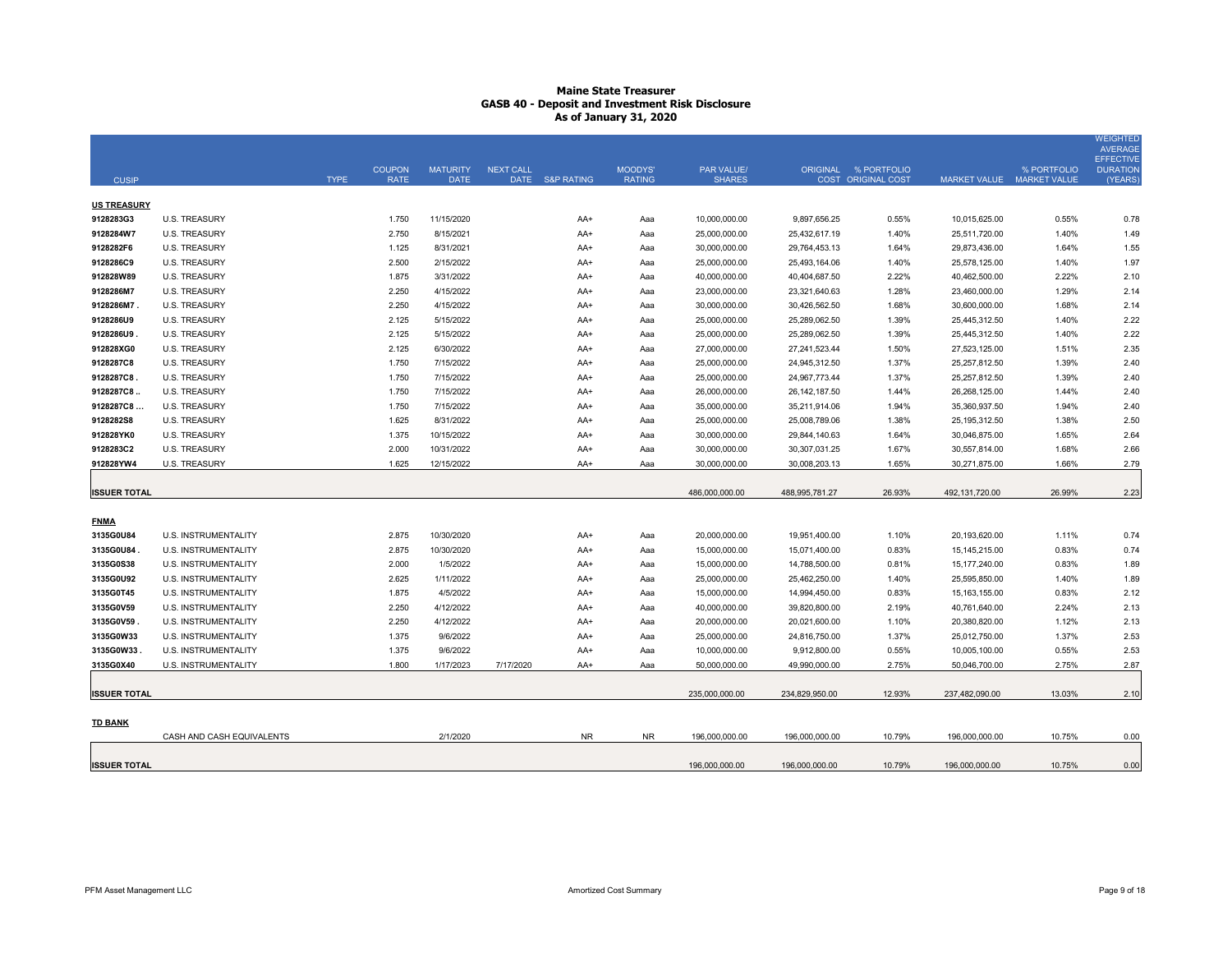| <b>CUSIP</b>                |                                | <b>TYPE</b> | <b>COUPON</b><br><b>RATE</b> | <b>MATURITY</b><br><b>DATE</b> | <b>NEXT CALL</b> | DATE S&P RATING | MOODYS'<br><b>RATING</b> | PAR VALUE/<br><b>SHARES</b> |                | ORIGINAL % PORTFOLIO<br>COST ORIGINAL COST | MARKET VALUE MARKET VALUE | % PORTFOLIO | <b>WEIGHTED</b><br><b>AVERAGE</b><br><b>EFFECTIVE</b><br><b>DURATION</b><br>(YEARS |
|-----------------------------|--------------------------------|-------------|------------------------------|--------------------------------|------------------|-----------------|--------------------------|-----------------------------|----------------|--------------------------------------------|---------------------------|-------------|------------------------------------------------------------------------------------|
|                             |                                |             |                              |                                |                  |                 |                          |                             |                |                                            |                           |             |                                                                                    |
| <b>CAMDEN NATIONAL</b>      |                                |             |                              |                                |                  |                 |                          |                             |                |                                            |                           |             |                                                                                    |
|                             | CASH AND CASH EQUIVALENTS      |             |                              | 2/1/2020                       |                  | <b>NR</b>       | <b>NR</b>                | 69,000,000.00               | 69,000,000.00  | 3.80%                                      | 69,000,000.00             | 3.78%       | 0.00                                                                               |
|                             | <b>CERTIFICATES OF DEPOSIT</b> |             | 2.600                        | 4/8/2020                       |                  | <b>NR</b>       | <b>NR</b>                | 50,000,000.00               | 50,000,000.00  | 2.75%                                      | 50,000,000.00             | 2.74%       | 0.18                                                                               |
|                             | CERTIFICATES OF DEPOSIT        |             | 1.750                        | 10/17/2020                     |                  | <b>NR</b>       | <b>NR</b>                | 25,000,000.00               | 25,000,000.00  | 1.38%                                      | 25,000,000.00             | 1.37%       | 0.70                                                                               |
|                             | CERTIFICATES OF DEPOSIT        |             | 1.750                        | 1/17/2021                      |                  | <b>NR</b>       | <b>NR</b>                | 50,000,000.00               | 50,000,000.00  | 2.75%                                      | 50,000,000.00             | 2.74%       | 0.96                                                                               |
| <b>ISSUER TOTAL</b>         |                                |             |                              |                                |                  |                 |                          | 194,000,000.00              | 194,000,000.00 | 10.68%                                     | 194,000,000.00            | 10.64%      | 0.38                                                                               |
| <b>FHLMC</b>                |                                |             |                              |                                |                  |                 |                          |                             |                |                                            |                           |             |                                                                                    |
| 3137EAEJ4                   | U.S. INSTRUMENTALITY           |             | 1.625                        | 9/29/2020                      |                  | AA+             | Aaa                      | 20,000,000.00               | 19,931,200.00  | 1.10%                                      | 20,007,620.00             | 1.10%       | 0.65                                                                               |
| 3134GUSA9                   | U.S. INSTRUMENTALITY           |             | 1.875                        | 11/26/2021                     | 2/26/2020        | AA+             | Aaa                      | 10,000,000.00               | 10,001,500.00  | 0.55%                                      | 10,001,560.00             | 0.55%       | 0.52                                                                               |
| 3134GUSA9                   | U.S. INSTRUMENTALITY           |             | 1.875                        | 11/26/2021                     | 2/26/2020        | AA+             | Aaa                      | 50,000,000.00               | 50,007,500.00  | 2.75%                                      | 50,007,800.00             | 2.74%       | 0.52                                                                               |
| 3134GUSA9.                  | U.S. INSTRUMENTALITY           |             | 1.875                        | 11/26/2021                     | 2/26/2020        | AA+             | Aaa                      | 25,000,000.00               | 25,007,500.00  | 1.38%                                      | 25,003,900.00             | 1.37%       | 0.52                                                                               |
| <b>ISSUER TOTAL</b>         |                                |             |                              |                                |                  |                 |                          | 105,000,000.00              | 104,947,700.00 | 5.78%                                      | 105,020,880.00            | 5.76%       | 0.54                                                                               |
| <b>CITIZENS BANK</b>        |                                |             |                              |                                |                  |                 |                          |                             |                |                                            |                           |             |                                                                                    |
|                             | CASH AND CASH EQUIVALENTS      |             |                              | 2/1/2020                       |                  | NR.             | <b>NR</b>                | 100,000,000.00              | 100,000,000.00 | 5.51%                                      | 100,000,000.00            | 5.49%       | 0.00                                                                               |
| <b>ISSUER TOTAL</b>         |                                |             |                              |                                |                  |                 |                          | 100,000,000.00              | 100,000,000.00 | 5.51%                                      | 100,000,000.00            | 5.49%       | 0.00                                                                               |
| <b>FHLB</b>                 |                                |             |                              |                                |                  |                 |                          |                             |                |                                            |                           |             |                                                                                    |
| 3130ADUJ9                   | U.S. INSTRUMENTALITY           |             | 2.375                        | 3/30/2020                      |                  | AA+             | Aaa                      | 30,000,000.00               | 29,793,900.00  | 1.64%                                      | 30,037,920.00             | 1.65%       | 0.17                                                                               |
| 3130AF5B9                   | U.S. INSTRUMENTALITY           |             | 3.000                        | 10/12/2021                     |                  | AA+             | Aaa                      | 10,000,000.00               | 10,103,100.00  | 0.56%                                      | 10,272,420.00             | 0.56%       | 1.64                                                                               |
| 313379Q69                   | U.S. INSTRUMENTALITY           |             | 2.125                        | 6/10/2022                      |                  | AA+             | Aaa                      | 30,000,000.00               | 30,176,400.00  | 1.66%                                      | 30,533,070.00             | 1.67%       | 2.29                                                                               |
| 3130AH7E7                   | U.S. INSTRUMENTALITY           |             | 2.000                        | 10/3/2022                      |                  | AA+             | Aaa                      | 25,000,000.00               | 25,018,750.00  | 1.38%                                      | 25,016,025.00             | 1.37%       | 2.57                                                                               |
| <b>ISSUER TOTAL</b>         |                                |             |                              |                                |                  |                 |                          | 95,000,000.00               | 95,092,150.00  | 5.24%                                      | 95,859,435.00             | 5.26%       | 1.63                                                                               |
| <b>BAR HARBOR</b>           |                                |             |                              |                                |                  |                 |                          |                             |                |                                            |                           |             |                                                                                    |
|                             | CASH AND CASH EQUIVALENTS      |             |                              | 2/1/2020                       |                  | <b>NR</b>       | <b>NR</b>                | 44,000,000.00               | 44,000,000.00  | 2.42%                                      | 44,000,000.00             | 2.41%       | 0.00                                                                               |
|                             | CERTIFICATES OF DEPOSIT        |             | 2.330                        | 6/12/2021                      |                  | <b>NR</b>       | <b>NR</b>                | 50,000,000.00               | 50,000,000.00  | 2.75%                                      | 50,000,000.00             | 2.74%       | 1.35                                                                               |
| <b>ISSUER TOTAL</b>         |                                |             |                              |                                |                  |                 |                          | 94,000,000.00               | 94,000,000.00  | 5.18%                                      | 94,000,000.00             | 5.16%       | 0.72                                                                               |
| <b>PEOPLE'S UNITED BANK</b> |                                |             |                              |                                |                  |                 |                          |                             |                |                                            |                           |             |                                                                                    |
|                             | CERTIFICATES OF DEPOSIT        |             | 2.550                        | 4/18/2021                      |                  | <b>NR</b>       | <b>NR</b>                | 15,000,000.00               | 15,000,000.00  | 0.83%                                      | 15,000,000.00             | 0.82%       | 1.20                                                                               |
|                             | CERTIFICATES OF DEPOSIT        |             | 2.550                        | 4/22/2021                      |                  | <b>NR</b>       | <b>NR</b>                | 25,000,000.00               | 25,000,000.00  | 1.38%                                      | 25,000,000.00             | 1.37%       | 1.17                                                                               |
|                             | CERTIFICATES OF DEPOSIT        |             | 1.650                        | 1/17/2022                      |                  | <b>NR</b>       | <b>NR</b>                | 40,000,000.00               | 40,000,000.00  | 2.20%                                      | 40,000,000.00             | 2.19%       | 1.91                                                                               |
| <b>ISSUER TOTAL</b>         |                                |             |                              |                                |                  |                 |                          | 80,000,000.00               | 80,000,000.00  | 4.41%                                      | 80,000,000.00             | 4.39%       | 1.55                                                                               |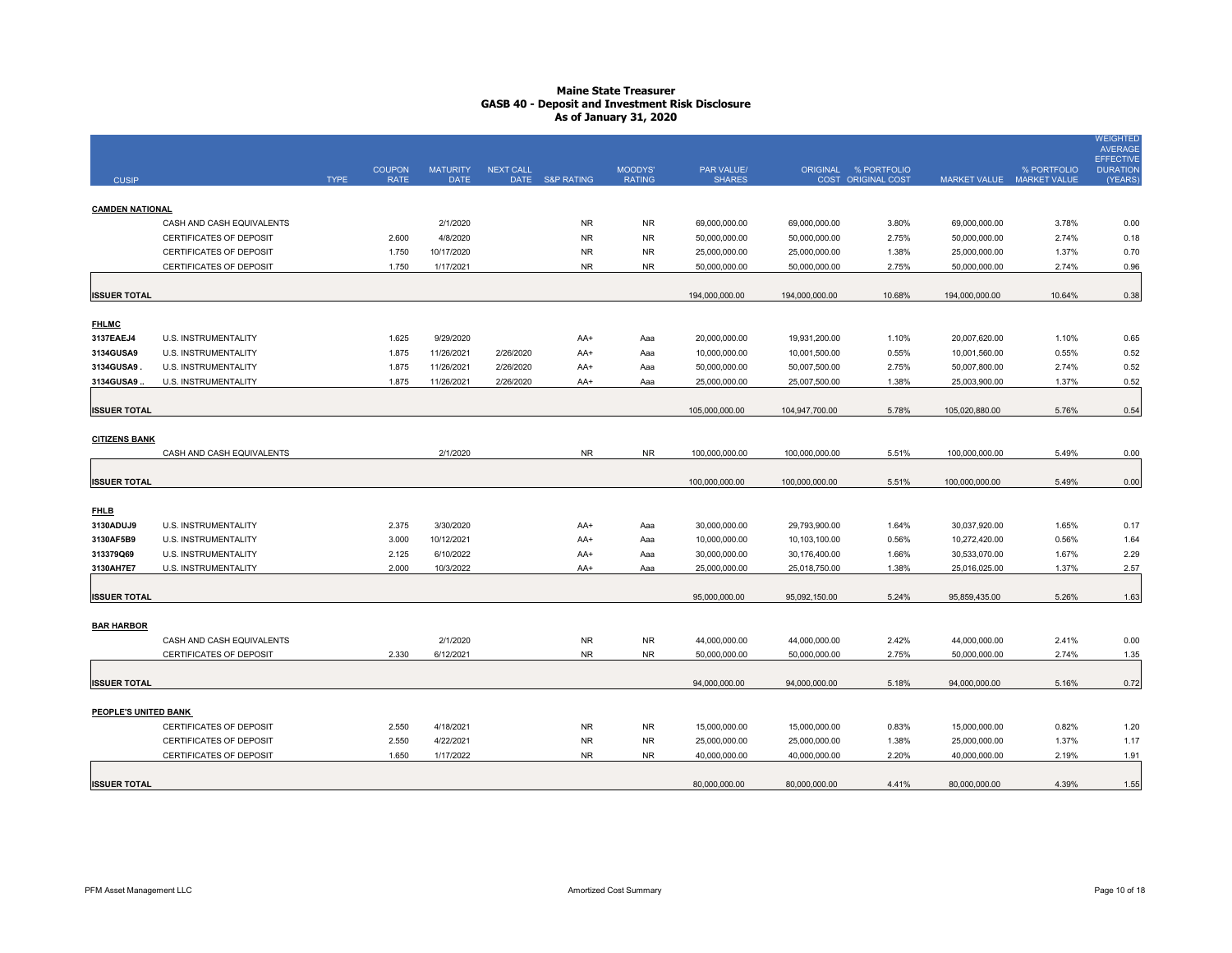|                                |                           |             |                              |                                |                  |                 |                          |                             |               |                                            |                           |             | <b>WEIGHTED</b><br><b>AVERAGE</b><br><b>EFFECTIVE</b> |
|--------------------------------|---------------------------|-------------|------------------------------|--------------------------------|------------------|-----------------|--------------------------|-----------------------------|---------------|--------------------------------------------|---------------------------|-------------|-------------------------------------------------------|
| <b>CUSIP</b>                   |                           | <b>TYPE</b> | <b>COUPON</b><br><b>RATE</b> | <b>MATURITY</b><br><b>DATE</b> | <b>NEXT CALL</b> | DATE S&P RATING | MOODYS'<br><b>RATING</b> | PAR VALUE/<br><b>SHARES</b> |               | ORIGINAL % PORTFOLIO<br>COST ORIGINAL COST | MARKET VALUE MARKET VALUE | % PORTFOLIO | <b>DURATION</b><br>(YEARS)                            |
| <b>BANGOR SAVINGS</b>          |                           |             |                              |                                |                  |                 |                          |                             |               |                                            |                           |             |                                                       |
|                                | CASH AND CASH EQUIVALENTS |             |                              | 2/1/2020                       |                  | <b>NR</b>       | <b>NR</b>                | 40,000,000.00               | 40,000,000.00 | 2.20%                                      | 40,000,000.00             | 2.19%       | 0.00                                                  |
|                                | CERTIFICATES OF DEPOSIT   |             | 2.650                        | 10/8/2020                      |                  | <b>NR</b>       | <b>NR</b>                | 5,000,000.00                | 5,000,000.00  | 0.28%                                      | 5,000,000.00              | 0.27%       | 0.68                                                  |
|                                | CERTIFICATES OF DEPOSIT   |             | 2.700                        | 4/8/2021                       |                  | <b>NR</b>       | <b>NR</b>                | 15,000,000.00               | 15,000,000.00 | 0.83%                                      | 15,000,000.00             | 0.82%       | 1.17                                                  |
| <b>ISSUER TOTAL</b>            |                           |             |                              |                                |                  |                 |                          | 60,000,000.00               | 60,000,000.00 | 3.30%                                      | 60,000,000.00             | 3.29%       | 0.35                                                  |
| <b>FFCB</b>                    |                           |             |                              |                                |                  |                 |                          |                             |               |                                            |                           |             |                                                       |
| 3133ELKL7                      | U.S. INSTRUMENTALITY      |             | 1.625                        | 4/29/2022                      | 4/29/2020        | AA+             | Aaa                      | 48,500,000.00               | 48,487,875.00 | 2.67%                                      | 48,487,972.00             | 2.66%       | 2.19                                                  |
| <b>ISSUER TOTAL</b>            |                           |             |                              |                                |                  |                 |                          | 48,500,000.00               | 48,487,875.00 | 2.67%                                      | 48,487,972.00             | 2.66%       | 2.19                                                  |
| ANDROSCOGGIN                   |                           |             |                              |                                |                  |                 |                          |                             |               |                                            |                           |             |                                                       |
|                                | CASH AND CASH EQUIVALENTS |             |                              | 2/1/2020                       |                  | <b>NR</b>       | <b>NR</b>                | 25,000,000.00               | 25,000,000.00 | 1.38%                                      | 25,000,000.00             | 1.37%       | 0.00                                                  |
|                                |                           |             |                              |                                |                  |                 |                          |                             |               |                                            |                           |             |                                                       |
| <b>ISSUER TOTAL</b>            |                           |             |                              |                                |                  |                 |                          | 25,000,000.00               | 25,000,000.00 | 1.38%                                      | 25,000,000.00             | 1.37%       | 0.00                                                  |
| <b>FIRST NATIONAL</b>          |                           |             |                              |                                |                  |                 |                          |                             |               |                                            |                           |             |                                                       |
|                                | CASH AND CASH EQUIVALENTS |             |                              | 2/1/2020                       |                  |                 |                          | 25,000,000.00               | 25,000,000.00 | 1.38%                                      | 25,000,000.00             | 1.37%       | 0.00                                                  |
| <b>ISSUER TOTAL</b>            |                           |             |                              |                                |                  |                 |                          | 25,000,000.00               | 25,000,000.00 | 1.38%                                      | 25,000,000.00             | 1.37%       | 0.00                                                  |
| <b>FIDELITY GOVERNMENT MMF</b> |                           |             |                              |                                |                  |                 |                          |                             |               |                                            |                           |             |                                                       |
|                                | CASH AND CASH EQUIVALENTS |             |                              | 2/1/2020                       |                  | AAAm            | Aaa                      | 19,000,000.00               | 19,000,000.00 | 1.05%                                      | 19,000,000.00             | 1.04%       | 0.00                                                  |
| <b>ISSUER TOTAL</b>            |                           |             |                              |                                |                  |                 |                          | 19,000,000.00               | 19,000,000.00 | 1.05%                                      | 19,000,000.00             | 1.04%       | 0.00                                                  |
|                                |                           |             |                              |                                |                  |                 |                          |                             |               |                                            |                           |             |                                                       |
| JOHNSON & JOHNSON<br>478160CD4 | CORPORATE                 |             | 2.250                        | 3/3/2022                       |                  | AAA             | Aaa                      | 16,893,000.00               | 16,680,992.85 | 0.92%                                      | 17, 147, 628. 19          | 0.94%       | 2.02                                                  |
| <b>ISSUER TOTAL</b>            |                           |             |                              |                                |                  |                 |                          | 16,893,000.00               | 16,680,992.85 | 0.92%                                      | 17, 147, 628. 19          | 0.94%       | 2.02                                                  |
|                                |                           |             |                              |                                |                  |                 |                          |                             |               |                                            |                           |             |                                                       |
| <b>BATH SAVINGS</b>            |                           |             |                              |                                |                  |                 |                          |                             |               |                                            |                           |             |                                                       |
|                                | CASH AND CASH EQUIVALENTS |             |                              | 2/1/2020                       |                  | <b>NR</b>       | <b>NR</b>                | 14,000,000.00               | 14,000,000.00 | 0.77%                                      | 14,000,000.00             | 0.77%       | 0.00                                                  |
| <b>ISSUER TOTAL</b>            |                           |             |                              |                                |                  |                 |                          | 14,000,000.00               | 14,000,000.00 | 0.77%                                      | 14,000,000.00             | 0.77%       | 0.00                                                  |
| <b>MICROSOFT</b>               |                           |             |                              |                                |                  |                 |                          |                             |               |                                            |                           |             |                                                       |
| 594918BV5                      | CORPORATE                 |             | 1.850                        | 2/6/2020                       |                  | AAA             | Aaa                      | 10,000,000.00               | 10,038,800.00 | 0.55%                                      | 10,000,090.00             | 0.55%       | 0.02                                                  |
| <b>ISSUER TOTAL</b>            |                           |             |                              |                                |                  |                 |                          | 10,000,000.00               | 10,038,800.00 | 0.55%                                      | 10,000,090.00             | 0.55%       | 0.02                                                  |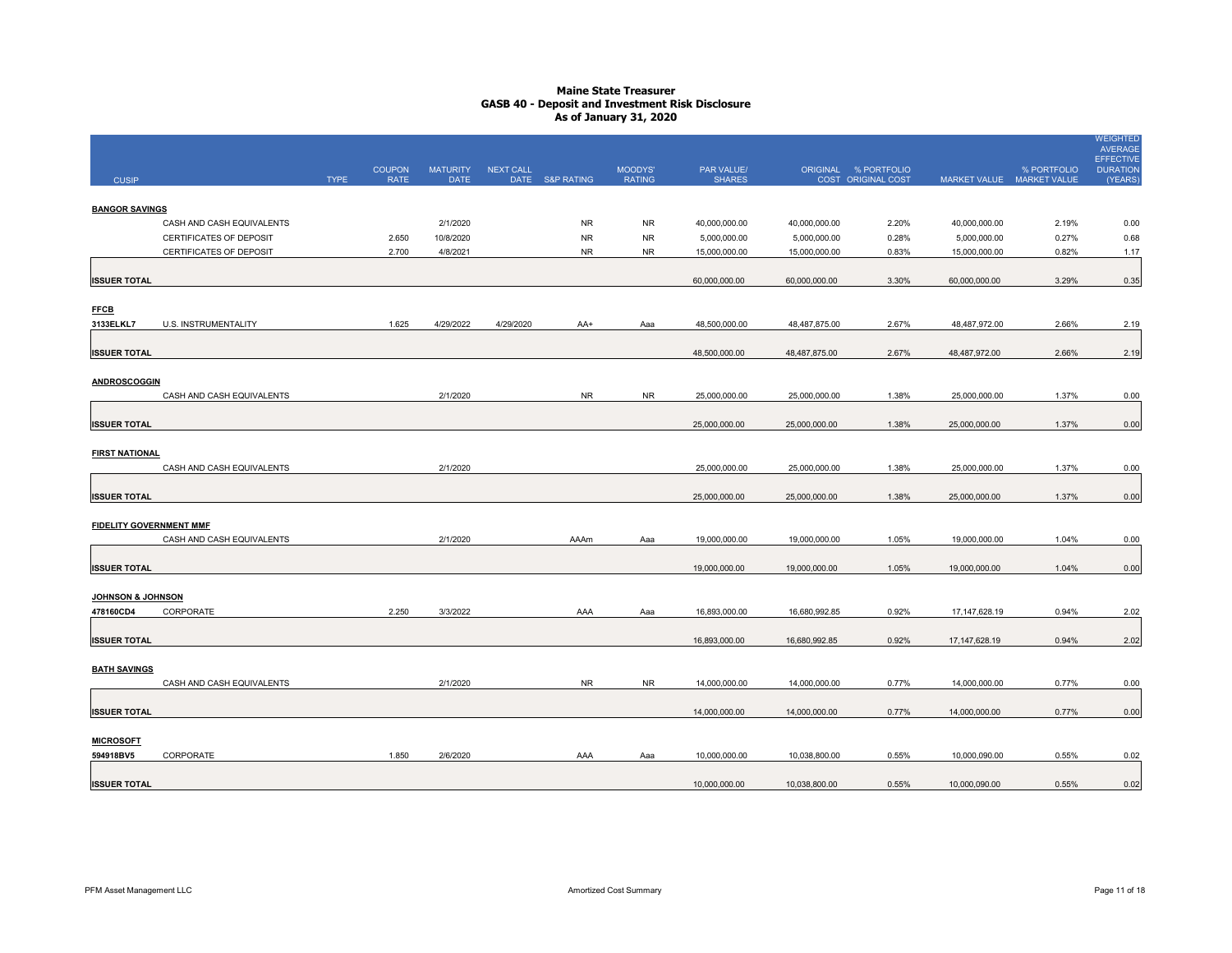| <b>CUSIP</b>                                        | <b>TYPE</b> | <b>COUPON</b><br><b>RATE</b> | <b>MATURITY</b><br><b>DATE</b> | <b>NEXT CALL</b><br><b>DATE</b> | S&P RATING | <b>MOODYS'</b><br><b>RATING</b> | <b>PAR VALUE/</b><br><b>SHARES</b> | ORIGINAL         | % PORTFOLIO<br>COST ORIGINAL COST | <b>MARKET VALUE</b> | % PORTFOLIO<br><b>MARKET VALUE</b> | <b>WEIGHTED</b><br><b>AVERAGE</b><br><b>EFFECTIVE</b><br><b>DURATION</b><br>(YEARS) |
|-----------------------------------------------------|-------------|------------------------------|--------------------------------|---------------------------------|------------|---------------------------------|------------------------------------|------------------|-----------------------------------|---------------------|------------------------------------|-------------------------------------------------------------------------------------|
| <b>MACHIAS SAVINGS</b><br>CASH AND CASH EQUIVALENTS |             |                              | 2/1/2020                       |                                 | <b>NR</b>  | <b>NR</b>                       | 10,000,000.00                      | 10,000,000.00    | 0.55%                             | 10,000,000.00       | 0.55%                              | 0.00                                                                                |
| <b>ISSUER TOTAL</b>                                 |             |                              |                                |                                 |            |                                 | 10,000,000.00                      | 10,000,000.00    | 0.55%                             | 10,000,000.00       | 0.55%                              | 0.00                                                                                |
| <b>GRAND TOTAL</b>                                  |             |                              |                                |                                 |            |                                 | 1,813,393,000.00                   | 1,816,073,249.12 | 100.00%                           | 1,823,129,815.19    | 100.00%                            |                                                                                     |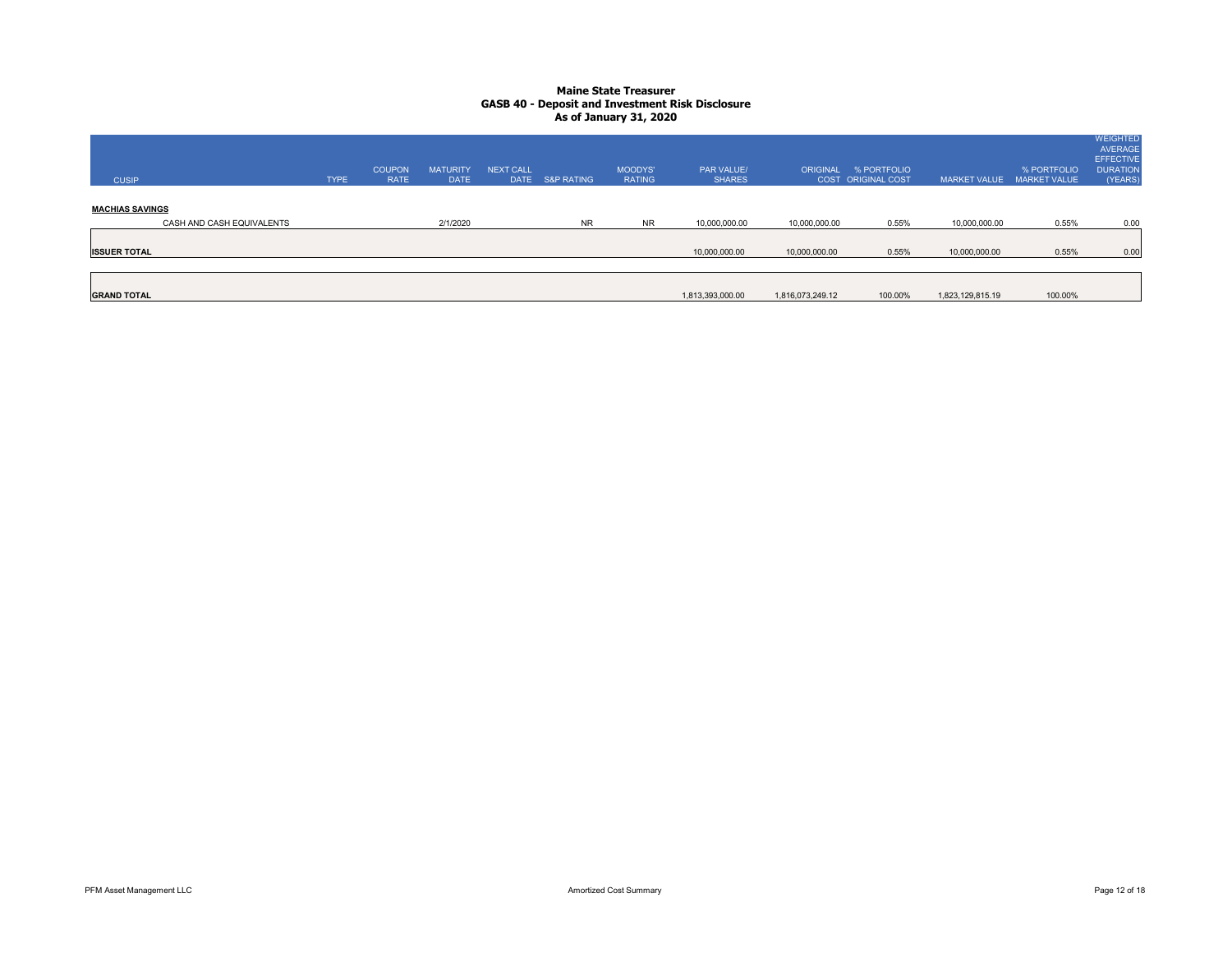#### **Maine State Treasurer Securities PurchasedDuring the Month Ended January 31, 2020**

|                                |                         |             |               |                 |                  |                  |                  |                  | <b>ACCRUED</b>                      |              |
|--------------------------------|-------------------------|-------------|---------------|-----------------|------------------|------------------|------------------|------------------|-------------------------------------|--------------|
| <b>CUSIP</b>                   | <b>ISSUER</b>           | <b>DATE</b> | <b>COUPON</b> | <b>MATURITY</b> | <b>CALL DATE</b> | PAR VALUE/SHARES | <b>UNIT COST</b> | <b>PRINCIPAL</b> | <b>INTEREST</b><br><b>PURCHASED</b> | <b>YIELD</b> |
| <b>CASH AND EQUIVALENTS</b>    |                         |             |               |                 |                  |                  |                  |                  |                                     |              |
|                                | <b>CAMDEN NATIONAL</b>  | 1/2/2020    | 1.650 V       |                 |                  | 10,000,000.00    | 100.00           | 10,000,000.00    | 0.00                                | 1.650 V      |
|                                | TD BANK                 | 1/6/2020    | 1.650 V       |                 |                  | 49,000,000.00    | 100.00           | 49,000,000.00    | 0.00                                | 1.650 V      |
|                                | <b>CITIZENS BANK</b>    | 1/8/2020    | 1.660 V       |                 |                  | 15,000,000.00    | 100.00           | 15,000,000.00    | 0.00                                | 1.660 V      |
|                                | <b>CITIZENS BANK</b>    | 1/10/2020   | 1.660 V       |                 |                  | 38,000,000.00    | 100.00           | 38,000,000.00    | 0.00                                | 1.660 V      |
|                                | CITIZENS BANK           | 1/14/2020   | 1.660 V       |                 |                  | 26,000,000.00    | 100.00           | 26,000,000.00    | 0.00                                | 1.660 V      |
|                                | <b>CAMDEN NATIONAL</b>  | 1/15/2020   | 1.650 V       |                 |                  | 76,000,000.00    | 100.00           | 76,000,000.00    | 0.00                                | 1.650 V      |
|                                | <b>CITIZENS BANK</b>    | 1/15/2020   | 1.660 V       |                 |                  | 21,000,000.00    | 100.00           | 21,000,000.00    | 0.00                                | 1.660 V      |
|                                | TD BANK                 | 1/15/2020   | 1.650 V       |                 |                  | 15,000,000.00    | 100.00           | 15,000,000.00    | 0.00                                | 1.650 V      |
|                                | FIDELITY GOVERNMENT MMF | 1/17/2020   | 1.510 V       |                 |                  | 99,000,000.00    | 100.00           | 99,000,000.00    | 0.00                                | 1.510 V      |
|                                | <b>MACHIAS SAVINGS</b>  | 1/17/2020   | 1.620 V       |                 |                  | 10,000,000.00    | 100.00           | 10,000,000.00    | 0.00                                | 1.620 V      |
|                                | TD BANK                 | 1/17/2020   | 1.650 V       |                 |                  | 26,000,000.00    | 100.00           | 26,000,000.00    | 0.00                                | 1.650 V      |
|                                | <b>TD BANK</b>          | 1/22/2020   | 1.650 V       |                 |                  | 31,000,000.00    | 100.00           | 31,000,000.00    | 0.00                                | 1.650 V      |
|                                | FIDELITY GOVERNMENT MMF | 1/24/2020   | 1.510 V       |                 |                  | 51,000,000.00    | 100.00           | 51,000,000.00    | 0.00                                | 1.510 V      |
|                                | <b>TD BANK</b>          | 1/24/2020   | 1.650 V       |                 |                  | 4,000,000.00     | 100.00           | 4,000,000.00     | 0.00                                | 1.650 V      |
|                                | FIDELITY GOVERNMENT MMF | 1/29/2020   | 1.510 V       |                 |                  | 34,000,000.00    | 100.00           | 34,000,000.00    | 0.00                                | 1.510 V      |
|                                | FIDELITY GOVERNMENT MMF | 1/31/2020   | 1.510 V       |                 |                  | 18,000,000.00    | 100.00           | 18,000,000.00    | 0.00                                | 1.510 V      |
|                                | CAMDEN NATIONAL         | 1/31/2020   | 1.650 V       |                 |                  | 50,000,000.00    | 100.00           | 50,000,000.00    | 0.00                                | 1.650 V      |
|                                |                         |             |               |                 |                  |                  |                  |                  |                                     |              |
| <b>TOTAL:</b>                  |                         |             |               |                 |                  | 573.000.000.00   |                  | 573.000.000.00   | 0.00                                |              |
| <b>CERTIFICATES OF DEPOSIT</b> |                         |             |               |                 |                  |                  |                  |                  |                                     |              |
|                                | <b>CAMDEN NATIONAL</b>  | 1/17/2020   | 1.750         | 10/17/2020      |                  | 25,000,000.00    | 100.00           | 25,000,000.00    | 0.00                                | 1.75         |
|                                | <b>CAMDEN NATIONAL</b>  | 1/17/2020   | 1.750         | 1/17/2021       |                  | 50,000,000.00    | 100.00           | 50,000,000.00    | 0.00                                | 1.75         |
|                                | PEOPLE'S UNITED BANK    | 1/17/2020   | 1.650         | 1/17/2022       |                  | 40,000,000.00    | 100.00           | 40,000,000.00    | 0.00                                | 1.65         |
|                                |                         |             |               |                 |                  |                  |                  |                  |                                     |              |
| <b>TOTAL:</b>                  |                         |             |               |                 |                  | 115,000,000.00   |                  | 115,000,000.00   | 0.00                                |              |
| FEDERAL AGENCY SECURITIES      |                         |             |               |                 |                  |                  |                  |                  |                                     |              |
| 3135G0X40                      | <b>FNMA</b>             | 1/17/2020   | 1.800         | 1/17/2023       |                  | 50,000,000.00    | 99.980           | 49,990,000.00    | 0.00                                | 1.81         |
| 3133ELKL7                      | <b>FFCB</b>             | 1/31/2020   | 1.625         | 4/29/2022       |                  | 48,500,000.00    | 99.975           | 48,487,875.00    | 4,378.47                            | 1.64         |
|                                |                         |             |               |                 |                  |                  |                  |                  |                                     |              |
| <b>TOTAL:</b>                  |                         |             |               |                 |                  | 98,500,000.00    |                  | 98,477,875.00    | 4,378.47                            |              |
|                                |                         |             |               |                 |                  |                  |                  |                  |                                     |              |
|                                |                         |             |               |                 |                  |                  |                  |                  |                                     |              |
| <b>GRAND TOTAL:</b>            |                         |             |               |                 |                  | 786,500,000.00   |                  | 786,477,875.00   | 4,378.47                            |              |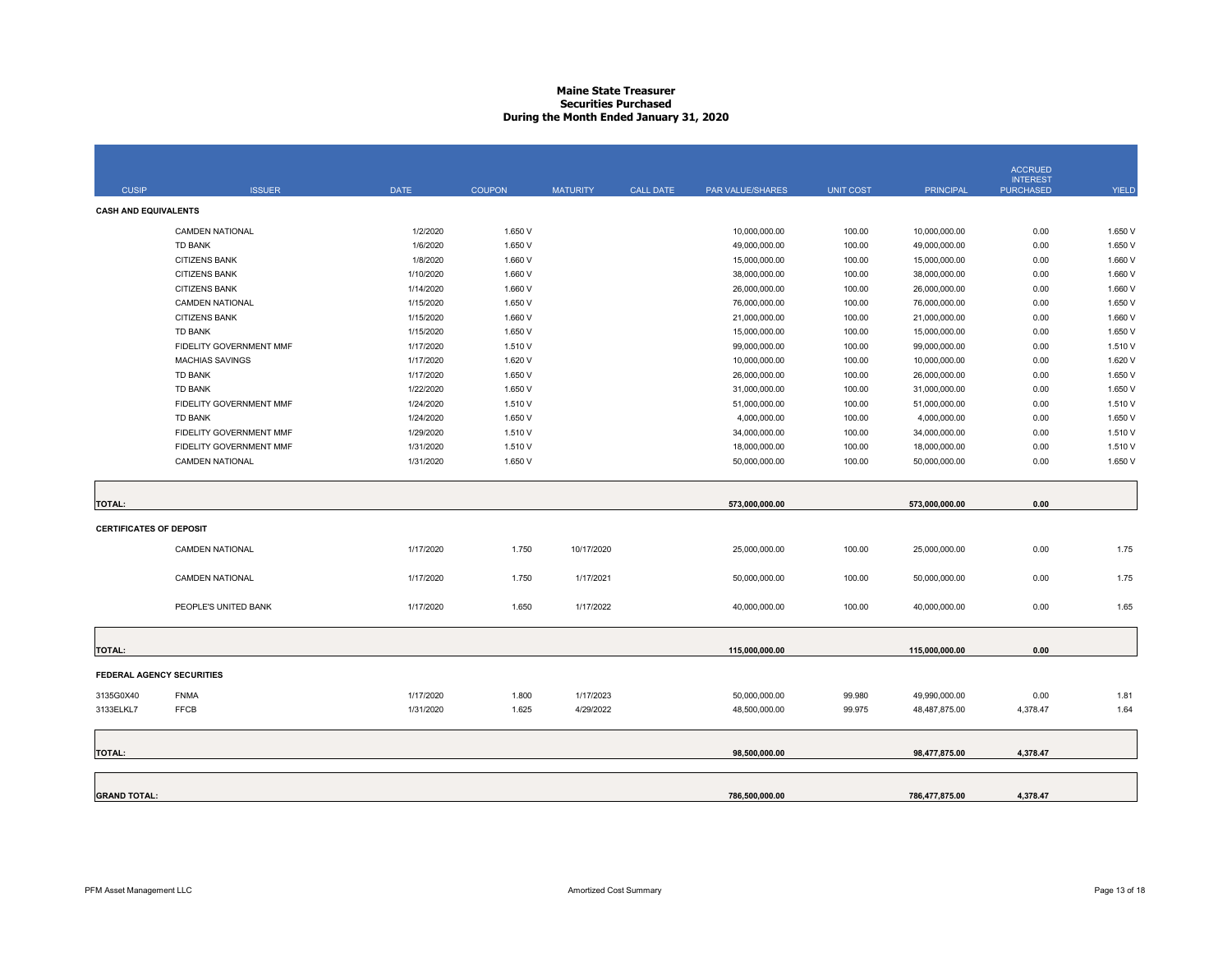#### **Maine State Treasurer Securities Sold and MaturedDuring the Month Ended January 31, 2020**

| <b>CUSIP</b>  | <b>ISSUER</b>                  | <b>DATE</b> | COUPON CALL DATE | <b>MATURITY/</b> | PAR VALUE/SHARES | <b>ORIGINAL COST</b> | <b>AMORTIZED COST AT</b><br><b>SALE OR MATURITY</b><br>(AMORT) | <b>PRICE</b> | <b>MARKET VALUE AT</b><br>SALE / SALE OR MATURITY /<br>ACCRETION / MATURITY CHANGE IN MARKET REALIZED GAIN<br><b>VALUE</b> | (LOSS) | <b>ACCRUED</b><br><b>INTEREST</b><br><b>SOLD</b> | <b>INTEREST</b><br><b>RECEIVED</b> | <b>INTEREST</b><br><b>EARNED</b> | <b>YIELD</b> |
|---------------|--------------------------------|-------------|------------------|------------------|------------------|----------------------|----------------------------------------------------------------|--------------|----------------------------------------------------------------------------------------------------------------------------|--------|--------------------------------------------------|------------------------------------|----------------------------------|--------------|
|               | <b>CASH AND EQUIVALENTS</b>    |             |                  |                  |                  |                      |                                                                |              |                                                                                                                            |        |                                                  |                                    |                                  |              |
|               | <b>BAR HARBOR</b>              | 1/3/2020    | 1.650 V          |                  | 2,000,000.00     | 2,000,000.00         | 2,000,000.00                                                   | 100.00       | 2,000,000.00                                                                                                               | 0.00   | 0.00                                             | 0.00                               | 0.00                             | 1.650 V      |
|               |                                |             |                  |                  |                  |                      | 0.00                                                           |              | 0.00                                                                                                                       |        |                                                  |                                    |                                  |              |
|               | <b>CAMDEN NATIONAL</b>         | 1/3/2020    | 1.650 V          |                  | 20,000,000.00    | 20,000,000.00        | 20,000,000.00                                                  | 100.00       | 20,000,000.00                                                                                                              | 0.00   | 0.00                                             | 0.00                               | 0.00                             | 1.650 V      |
|               |                                |             |                  |                  |                  |                      | 0.00                                                           |              | 0.00                                                                                                                       |        |                                                  |                                    |                                  |              |
|               | <b>CAMDEN NATIONAL</b>         | 1/7/2020    | 1.650 V          |                  | 8.000.000.00     | 8.000.000.00         | 8.000.000.00                                                   | 100.00       | 8.000.000.00                                                                                                               | 0.00   | 0.00                                             | 0.00                               | 0.00                             | 1.650 V      |
|               |                                |             |                  |                  |                  |                      | 0.00                                                           |              | 0.00                                                                                                                       |        |                                                  |                                    |                                  |              |
|               | <b>CAMDEN NATIONAL</b>         | 1/9/2020    | 1.650 V          |                  | 20,000,000.00    | 20,000,000.00        | 20,000,000.00                                                  | 100.00       | 20,000,000.00                                                                                                              | 0.00   | 0.00                                             | 0.00                               | 0.00                             | 1.650 V      |
|               |                                |             |                  |                  |                  |                      | 0.00                                                           |              | 0.00                                                                                                                       |        |                                                  |                                    |                                  |              |
|               | <b>TD BANK</b>                 | 1/9/2020    | 1.650 V          |                  | 20,000,000.00    | 20,000,000.00        | 20,000,000.00                                                  | 100.00       | 20,000,000.00                                                                                                              | 0.00   | 0.00                                             | 0.00                               | 0.00                             | 1.650 V      |
|               |                                |             |                  |                  |                  |                      | 0.00                                                           |              | 0.00                                                                                                                       |        |                                                  |                                    |                                  |              |
|               | <b>TD BANK</b>                 | 1/13/2020   | 1.650 V          |                  | 46.000.000.00    | 46,000,000.00        | 46,000,000.00                                                  | 100.00       | 46,000,000.00                                                                                                              | 0.00   | 0.00                                             | 0.00                               | 0.00                             | 1.650 V      |
|               |                                |             |                  |                  |                  |                      | 0.00                                                           |              | 0.00                                                                                                                       |        |                                                  |                                    |                                  |              |
|               | <b>TD BANK</b>                 | 1/16/2020   | 1.650 V          |                  | 25,000,000.00    | 25,000,000.00        | 25,000,000.00                                                  | 100.00       | 25,000,000.00                                                                                                              | 0.00   | 0.00                                             | 0.00                               | 0.00                             | 1.650 V      |
|               |                                |             |                  |                  |                  |                      | 0.00                                                           |              | 0.00                                                                                                                       |        |                                                  |                                    |                                  |              |
|               | <b>CAMDEN NATIONAL</b>         | 1/17/2020   | 1.650 V          |                  | 57,000,000.00    | 57,000,000.00        | 57,000,000.00                                                  | 100.00       | 57,000,000.00                                                                                                              | 0.00   | 0.00                                             | 0.00                               | 0.00                             | 1.650 V      |
|               |                                |             | 1.510 V          |                  |                  |                      | 0.00<br>8,000,000.00                                           |              | 0.00                                                                                                                       |        |                                                  |                                    |                                  | 1.510 V      |
|               | FIDELITY GOVERNMENT MMF        | 1/21/2020   |                  |                  | 8,000,000.00     | 8,000,000.00         | 0.00                                                           | 100.00       | 8,000,000.00<br>0.00                                                                                                       | 0.00   | 0.00                                             | 0.00                               | 0.00                             |              |
|               | FIDELITY GOVERNMENT MMF        | 1/23/2020   | 1.510 V          |                  | 25,000,000.00    | 25,000,000.00        | 25,000,000.00                                                  | 100.00       | 25,000,000.00                                                                                                              | 0.00   | 0.00                                             | 0.00                               | 0.00                             | 1.510 V      |
|               |                                |             |                  |                  |                  |                      | 0.00                                                           |              | 0.00                                                                                                                       |        |                                                  |                                    |                                  |              |
|               | FIDELITY GOVERNMENT MMF        | 1/27/2020   | 1.510 V          |                  | 85,000,000.00    | 85,000,000.00        | 85,000,000.00                                                  | 100.00       | 85,000,000.00                                                                                                              | 0.00   | 0.00                                             | 0.00                               | 0.00                             | 1.510 V      |
|               |                                |             |                  |                  |                  |                      | 0.00                                                           |              | 0.00                                                                                                                       |        |                                                  |                                    |                                  |              |
|               | FIDELITY GOVERNMENT MMF        | 1/28/2020   | 1.510 V          |                  | 16,000,000.00    | 16,000,000.00        | 16,000,000.00                                                  | 100.00       | 16,000,000.00                                                                                                              | 0.00   | 0.00                                             | 0.00                               | 0.00                             | 1.510 V      |
|               |                                |             |                  |                  |                  |                      | 0.00                                                           |              | 0.00                                                                                                                       |        |                                                  |                                    |                                  |              |
|               | FIDELITY GOVERNMENT MMF        | 1/30/2020   | 1.510 V          |                  | 49,000,000.00    | 49,000,000.00        | 49,000,000.00                                                  | 100.00       | 49,000,000.00                                                                                                              | 0.00   | 0.00                                             | 0.00                               | 0.00                             | 1.510 V      |
|               |                                |             |                  |                  |                  |                      | 0.00                                                           |              | 0.00                                                                                                                       |        |                                                  |                                    |                                  |              |
|               |                                |             |                  |                  |                  |                      |                                                                |              |                                                                                                                            |        |                                                  |                                    |                                  |              |
|               |                                |             |                  |                  | 381,000,000.00   | 381,000,000.00       | 381,000,000.00                                                 |              | 381,000,000.00                                                                                                             | 0.00   | 0.00                                             | 0.00                               | 0.00                             |              |
| <b>TOTAL:</b> |                                |             |                  |                  |                  |                      | 0.00                                                           |              | 0.00                                                                                                                       |        |                                                  |                                    |                                  |              |
|               | <b>CERTIFICATES OF DEPOSIT</b> |             |                  |                  |                  |                      |                                                                |              |                                                                                                                            |        |                                                  |                                    |                                  |              |
|               | <b>CAMDEN NATIONAL</b>         | 1/17/2020   |                  | 2.550 1/17/2020  | 20,000,000.00    | 20,000,000.00        | 20,000,000.00                                                  | 0.00         | 20,000,000.00                                                                                                              | 0.00   | 0.00                                             | 387,947.78                         | 21,031.11                        | 2.55         |
|               |                                |             |                  |                  |                  |                      | 0.00                                                           |              | 0.00                                                                                                                       |        |                                                  |                                    |                                  |              |
|               |                                |             |                  |                  |                  |                      |                                                                |              |                                                                                                                            |        |                                                  |                                    |                                  |              |
|               |                                |             |                  |                  | 20,000,000.00    | 20,000,000.00        | 20,000,000.00                                                  |              | 20,000,000.00                                                                                                              | 0.00   | 0.00                                             | 387,947.78                         | 21,031.11                        |              |
| <b>TOTAL:</b> |                                |             |                  |                  |                  |                      | 0.00                                                           |              | 0.00                                                                                                                       |        |                                                  |                                    |                                  |              |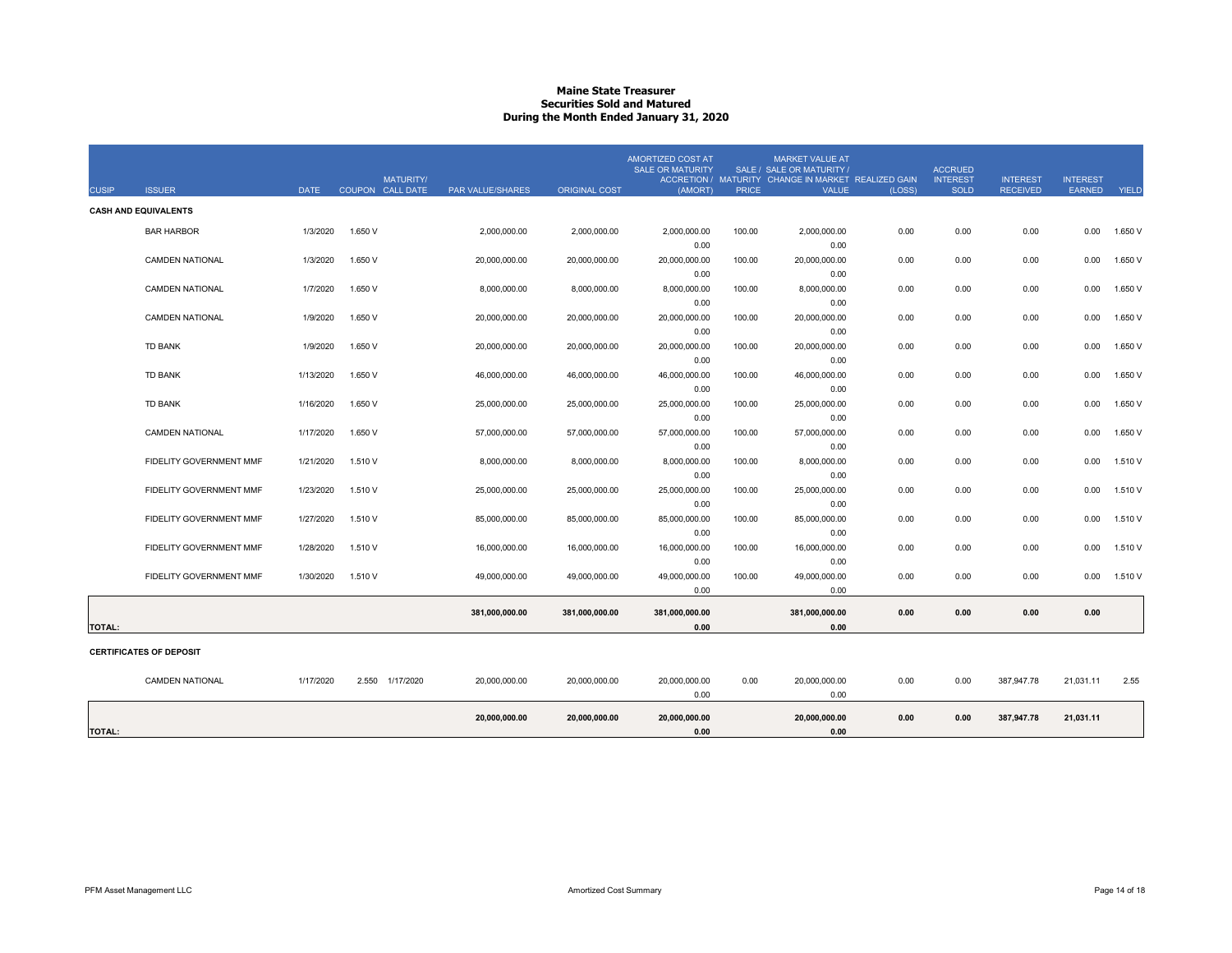#### **Maine State Treasurer Securities Sold and MaturedDuring the Month Ended January 31, 2020**

| <b>CUSIP</b>            | <b>ISSUER</b>             | <b>DATE</b> |       | <b>MATURITY/</b><br>COUPON CALL DATE | <b>PAR VALUE/SHARES</b> | <b>ORIGINAL COST</b> | <b>AMORTIZED COST AT</b><br><b>SALE OR MATURITY</b><br>(AMORT) | <b>PRICE</b> | <b>MARKET VALUE AT</b><br>SALE / SALE OR MATURITY /<br>ACCRETION / MATURITY CHANGE IN MARKET REALIZED GAIN<br><b>VALUE</b> | (LOSS) | <b>ACCRUED</b><br><b>INTEREST</b><br><b>SOLD</b> | <b>INTEREST</b><br><b>RECEIVED</b> | <b>INTEREST</b><br><b>EARNED</b> | <b>YIELD</b> |
|-------------------------|---------------------------|-------------|-------|--------------------------------------|-------------------------|----------------------|----------------------------------------------------------------|--------------|----------------------------------------------------------------------------------------------------------------------------|--------|--------------------------------------------------|------------------------------------|----------------------------------|--------------|
| <b>COMMERCIAL PAPER</b> |                           |             |       |                                      |                         |                      |                                                                |              |                                                                                                                            |        |                                                  |                                    |                                  |              |
|                         | 46640PAH6 JP MORGAN       | 1/17/2020   |       | 0.000 1/17/2020                      | 40,000,000.00           | 39,232,000.00        | 40,000,000.00<br>45.511.20                                     | 100.00       | 40,000,000.00<br>30.600.00                                                                                                 | 0.00   | 0.00                                             | 0.00                               | 0.00                             |              |
| 62479LAH8               | MUFG BANK LTD/NY          | 1/17/2020   |       | 0.000 1/17/2020                      | 8,500,000.00            | 8,335,449.44         | 8,500,000.00<br>9,897.74                                       | 100.00       | 8,500,000.00<br>7,225.00                                                                                                   | 0.00   | 0.00                                             | 0.00                               | 0.00                             |              |
| 89233GAH9               | TOYOTA MOTOR CREDIT       | 1/17/2020   | 0.000 | 1/17/2020                            | 50,000,000.00           | 49,079,500.00        | 50,000,000.00<br>56,000.00                                     | 100.00       | 50,000,000.00<br>40,700.00                                                                                                 | 0.00   | 0.00                                             | 0.00                               | 0.00                             |              |
| <b>TOTAL:</b>           |                           |             |       |                                      | 98,500,000.00           | 96,646,949.44        | 98,500,000.00<br>111,408.94                                    |              | 98,500,000.00<br>78,525.00                                                                                                 | 0.00   | 0.00                                             | 0.00                               | 0.00                             |              |
| <b>U.S. TREASURIES</b>  |                           |             |       |                                      |                         |                      |                                                                |              |                                                                                                                            |        |                                                  |                                    |                                  |              |
| 912828H52               | <b>US TREASURY</b>        | 1/31/2020   | 1.250 | 1/31/2020                            | 25,000,000.00           | 24,517,578.13        | 25,000,000.00<br>30,036.75                                     | 100.00       | 25,000,000.00<br>8,050.00                                                                                                  | 0.00   | 0.00                                             | 156,250.00                         | 25,475.54                        |              |
|                         | 912828H52. US TREASURY    | 1/31/2020   | 1.250 | 1/31/2020                            | 23,500,000.00           | 23,228,281.25        | 23,500,000.00<br>24.196.07                                     | 100.00       | 23,500,000.00<br>7,567.00                                                                                                  | 0.00   | 0.00                                             | 146.875.00                         | 23.947.01                        |              |
| <b>TOTAL:</b>           |                           |             |       |                                      | 48,500,000.00           | 47,745,859.38        | 48,500,000.00<br>54,232.82                                     |              | 48,500,000.00<br>15,617.00                                                                                                 | 0.00   | 0.00                                             | 303,125.00                         | 49,422.55                        |              |
|                         | FEDERAL AGENCY SECURITIES |             |       |                                      |                         |                      |                                                                |              |                                                                                                                            |        |                                                  |                                    |                                  |              |
| 3137EAEE5 FHLMC         |                           | 1/17/2020   | 1.500 | 1/17/2020                            | 15,000,000.00           | 14,966,100.00        | 15,000,000.00<br>547.20                                        | 100.00       | 15,000,000.00<br>1,470.00                                                                                                  | 0.00   | 0.00                                             | 112,500.00                         | 10,000.00                        |              |
| 3137EAEE5. FHLMC        |                           | 1/17/2020   |       | 1.500 1/17/2020                      | 15,000,000.00           | 14,979,600.00        | 15,000,000.00<br>339.75                                        | 100.00       | 15,000,000.00<br>1,470.00                                                                                                  | 0.00   | 0.00                                             | 112,500.00                         | 10,000.00                        |              |
| 3137EAEE5 FHLMC         |                           | 1/17/2020   | 1.500 | 1/17/2020                            | 20,000,000.00           | 19,982,600.00        | 20,000,000.00<br>303.80                                        | 100.00       | 20,000,000.00<br>1,960.00                                                                                                  | 0.00   | 0.00                                             | 150,000.00                         | 13,333.33                        |              |
| <b>TOTAL:</b>           |                           |             |       |                                      | 50,000,000.00           | 49,928,300.00        | 50.000.000.00<br>1,190.75                                      |              | 50,000,000.00<br>4,900.00                                                                                                  | 0.00   | 0.00                                             | 375.000.00                         | 33,333.33                        |              |
| <b>GRAND TOTAL:</b>     |                           |             |       |                                      | s.<br>598,000,000.00    | 595,321,108.82       | 598,000,000.00<br>166,832.51                                   |              | 598,000,000.00<br>99.042.00                                                                                                | 0.00   | 0.00                                             | 1,066,072.78                       | 103,786.99                       |              |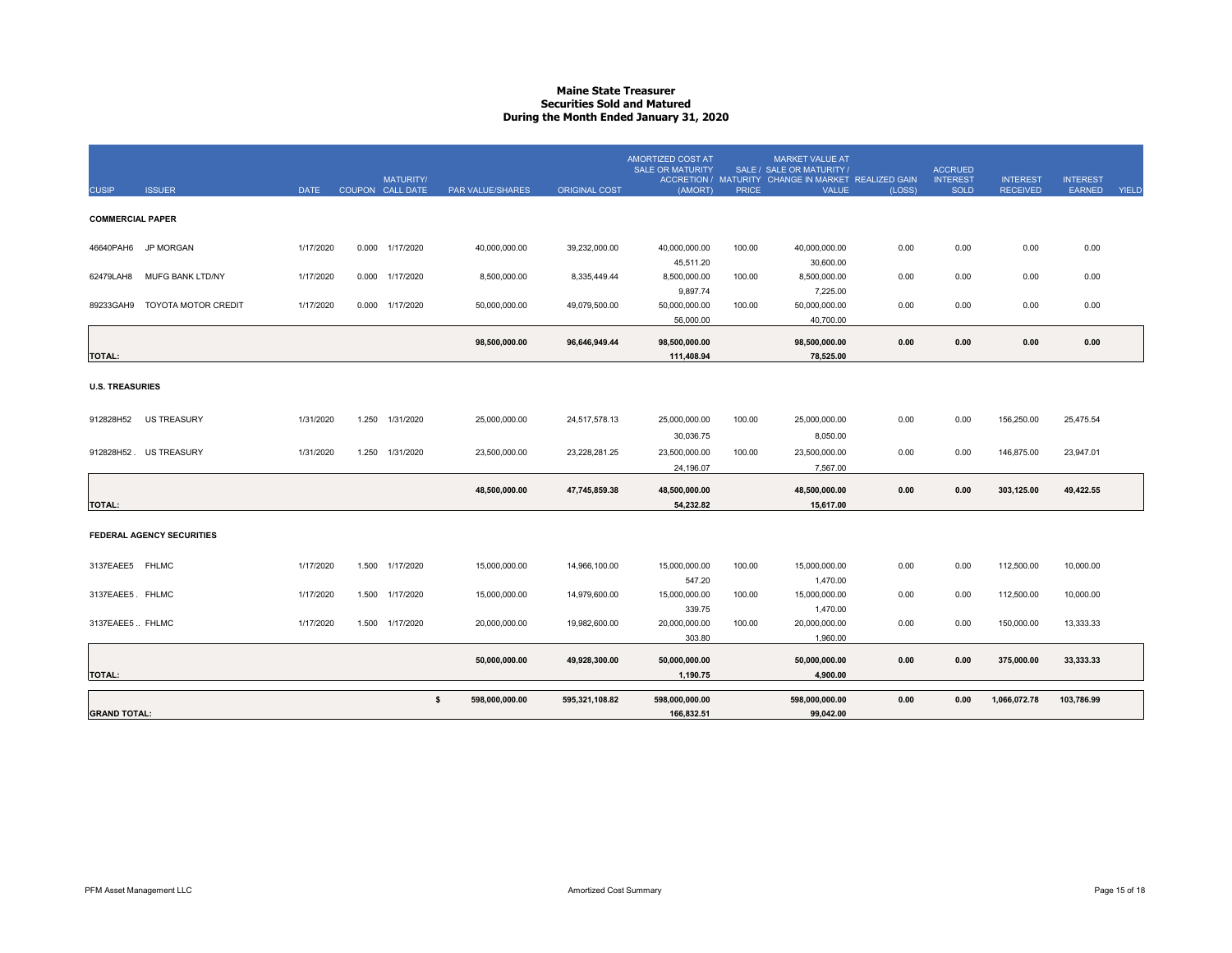#### **Maine State Treasurer Transaction Report For the Month Ended January 31, 2020**

| <b>DATE</b> | <b>CUSIP</b> | <b>TRANSACTION</b>                 | <b>SECURITY TYPE</b>              | <b>DESCRIPTION</b>                          | <b>MATURITY</b> | PAR VALUE/SHARES      | <b>PRINCIPAL</b>      | <b>INTEREST</b>    | <b>TRANSACTION TOTAL</b>        | <b>BALANCE</b>                 |
|-------------|--------------|------------------------------------|-----------------------------------|---------------------------------------------|-----------------|-----------------------|-----------------------|--------------------|---------------------------------|--------------------------------|
|             |              |                                    |                                   |                                             |                 |                       |                       |                    |                                 |                                |
| 1/2/2020    |              | <b>INTEREST</b>                    | <b>CASH EQUIV</b>                 | <b>ANDROSCOGGIN</b>                         |                 | 0.00                  | 0.00                  | 35,831.76          | 35,831.76                       | 35,831.76                      |
|             |              | <b>INTEREST</b>                    | <b>CASH EQUIV</b>                 | <b>BANGOR SAVINGS</b>                       |                 | 0.00                  | 0.00                  | 34,356.16          | 34,356.16                       | 70,187.92                      |
|             |              | <b>INTEREST</b>                    | <b>CASH EQUIV</b>                 | <b>BATH SAVINGS</b>                         |                 | 0.00                  | 0.00                  | 20,253.69          | 20,253.69                       | 90,441.61                      |
|             |              | <b>INTEREST</b>                    | <b>CASH EQUIV</b>                 | <b>BAR HARBOR</b>                           |                 | 0.00                  | 0.00                  | 62,974.30          | 62,974.30                       | 153,415.91                     |
|             |              | <b>BUY</b>                         | CASH EQUIV                        | <b>CAMDEN NATIONAL</b>                      |                 | 10,000,000.00         | 10,000,000.00         | 0.00               | (10,000,000.00)                 | (9,846,584.09)                 |
|             |              | <b>INTEREST</b>                    | <b>CASH EQUIV</b>                 | <b>CAMDEN NATIONAL</b>                      |                 | 0.00                  | 0.00                  | 24,766.64          | 24,766.64                       | (9,821,817.45)                 |
|             |              | <b>INTEREST</b><br><b>INTEREST</b> | <b>CASH EQUIV</b>                 | <b>FIRST NATIONAL</b>                       |                 | 0.00                  | 0.00                  | 17,892.98          | 17,892.98                       | (9,803,924.47)                 |
|             |              |                                    | <b>CASH EQUIV</b>                 | TD BANK                                     |                 | 0.00                  | 0.00                  | 296,049.68         | 296,049.68                      | (9,507,874.79)                 |
| 1/3/2020    |              | SELL                               | <b>CASH EQUIV</b>                 | <b>BAR HARBOR</b><br><b>CAMDEN NATIONAL</b> |                 | 2,000,000.00          | 2,000,000.00          | 0.00               | 2,000,000.00                    | (7,507,874.79)                 |
| 1/5/2020    | 3135G0S38    | <b>SELL</b><br><b>INTEREST</b>     | <b>CASH EQUIV</b><br><b>INSTR</b> | <b>FNMA</b>                                 | 1/5/2022        | 20,000,000.00<br>0.00 | 20,000,000.00<br>0.00 | 0.00<br>150,000.00 | 20,000,000.00<br>150,000.00     | 12,492,125.21<br>12,642,125.21 |
| 1/6/2020    |              | <b>BUY</b>                         | <b>CASH EQUIV</b>                 | TD BANK                                     |                 | 49,000,000.00         | 49,000,000.00         | 0.00               |                                 | (36, 357, 874.79)              |
| 1/7/2020    |              | <b>SELL</b>                        | <b>CASH EQUIV</b>                 | <b>CAMDEN NATIONAL</b>                      |                 | 8,000,000.00          | 8,000,000.00          | 0.00               | (49,000,000.00)<br>8,000,000.00 | (28, 357, 874.79)              |
| 1/8/2020    |              | <b>BUY</b>                         | <b>CASH EQUIV</b>                 | <b>CITIZENS BANK</b>                        |                 | 15,000,000.00         | 15,000,000.00         | 0.00               | (15,000,000.00)                 | (43, 357, 874.79)              |
| 1/9/2020    |              | <b>SELL</b>                        | <b>CASH EQUIV</b>                 | <b>CAMDEN NATIONAL</b>                      |                 | 20,000,000.00         | 20,000,000.00         | 0.00               | 20,000,000.00                   | (23, 357, 874.79)              |
|             |              | SELL                               | <b>CASH EQUIV</b>                 | TD BANK                                     |                 | 20,000,000.00         | 20,000,000.00         | 0.00               | 20,000,000.00                   | (3,357,874.79)                 |
| 1/10/2020   |              | <b>BUY</b>                         | <b>CASH EQUIV</b>                 | <b>CITIZENS BANK</b>                        |                 | 38,000,000.00         | 38,000,000.00         | 0.00               | (38,000,000.00)                 | (41, 357, 874.79)              |
| 1/11/2020   | 3135G0U92    | <b>INTEREST</b>                    | <b>INSTR</b>                      | <b>FNMA</b>                                 | 1/11/2022       | 0.00                  | 0.00                  | 328,125.00         | 328,125.00                      | (41,029,749.79)                |
| 1/13/2020   |              | SELL                               | CASH EQUIV                        | TD BANK                                     |                 | 46,000,000.00         | 46,000,000.00         | 0.00               | 46,000,000.00                   | 4,970,250.21                   |
| 1/14/2020   |              | <b>BUY</b>                         | <b>CASH EQUIV</b>                 | <b>CITIZENS BANK</b>                        |                 | 26,000,000.00         | 26,000,000.00         | 0.00               | (26,000,000.00)                 | (21,029,749.79)                |
| 1/15/2020   | 9128287C8    | <b>INTEREST</b>                    | <b>UST</b>                        | <b>US TREASURY</b>                          | 7/15/2022       | 0.00                  | 0.00                  | 218,750.00         | 218,750.00                      | (20, 810, 999.79)              |
|             | 9128287C8    | <b>INTEREST</b>                    | <b>UST</b>                        | <b>US TREASURY</b>                          | 7/15/2022       | 0.00                  | 0.00                  | 218,750.00         | 218,750.00                      | (20.592, 249.79)               |
|             | 9128287C8.   | <b>INTEREST</b>                    | <b>UST</b>                        | <b>US TREASURY</b>                          | 7/15/2022       | 0.00                  | 0.00                  | 227,500.00         | 227,500.00                      | (20, 364, 749.79)              |
|             | 9128287C8    | <b>INTEREST</b>                    | <b>UST</b>                        | <b>US TREASURY</b>                          | 7/15/2022       | 0.00                  | 0.00                  | 306,250.00         | 306,250.00                      | (20,058,499.79)                |
|             |              | <b>BUY</b>                         | <b>CASH EQUIV</b>                 | <b>CAMDEN NATIONAL</b>                      |                 | 76,000,000.00         | 76,000,000.00         | 0.00               | (76,000,000.00)                 | (96,058,499.79)                |
|             |              | <b>BUY</b>                         | <b>CASH EQUIV</b>                 | <b>CITIZENS BANK</b>                        |                 | 21,000,000.00         | 21,000,000.00         | 0.00               | (21,000,000.00)                 | (117,058,499.79)               |
|             |              | <b>BUY</b>                         | CASH EQUIV                        | TD BANK                                     |                 | 15,000,000.00         | 15,000,000.00         | 0.00               | (15,000,000.00)                 | (132,058,499.79)               |
| 1/16/2020   |              | SELL                               | <b>CASH EQUIV</b>                 | <b>TD BANK</b>                              |                 | 25,000,000.00         | 25,000,000.00         | 0.00               | 25,000,000.00                   | (107,058,499.79)               |
| 1/17/2020   | 3135G0X40    | <b>BUY</b>                         | <b>INSTR</b>                      | <b>FNMA</b>                                 | 1/17/2023       | 49,990,000.00         | 49,990,000.00         | 0.00               | (49,990,000.00)                 | (157,048,499.79)               |
|             | 3137EAEE5    | <b>MATURITY</b>                    | <b>INSTR</b>                      | <b>FHLMC</b>                                | 1/17/2020       | 15,000,000.00         | 15,000,000.00         | 112,500.00         | 15,112,500.00                   | (141, 935, 999.79)             |
|             | 3137EAEE5    | <b>MATURITY</b>                    | <b>INSTR</b>                      | <b>FHLMC</b>                                | 1/17/2020       | 15,000,000.00         | 15,000,000.00         | 112,500.00         | 15,112,500.00                   | (126, 823, 499.79)             |
|             | 3137EAEE5.   | <b>MATURITY</b>                    | <b>INSTR</b>                      | <b>FHLMC</b>                                | 1/17/2020       | 20,000,000.00         | 20,000,000.00         | 150,000.00         | 20,150,000.00                   | (106, 673, 499.79)             |
|             |              | <b>BUY</b>                         | CASH EQUIV                        | FIDELITY GOVERNMENT MMF                     |                 | 99,000,000.00         | 99,000,000.00         | 0.00               | (99,000,000.00)                 | (205, 673, 499.79)             |
|             | 46640PAH6    | <b>MATURITY</b>                    | CP                                | <b>JP MORGAN</b>                            | 1/17/2020       | 40,000,000.00         | 40,000,000.00         | 0.00               | 40,000,000.00                   | (165, 673, 499.79)             |
|             | 62479LAH8    | <b>MATURITY</b>                    | CP                                | MUFG BANK LTD/NY                            | 1/17/2020       | 8,500,000.00          | 8,500,000.00          | 0.00               | 8,500,000.00                    | (157, 173, 499.79)             |
|             | 89233GAH9    | <b>MATURITY</b>                    | CP                                | <b>TOYOTA MOTOR CREDIT</b>                  | 1/17/2020       | 50,000,000.00         | 50,000,000.00         | 0.00               | 50,000,000.00                   | (107, 173, 499.79)             |
|             |              | <b>SELL</b>                        | <b>CASH EQUIV</b>                 | <b>CAMDEN NATIONAL</b>                      |                 | 57,000,000.00         | 57,000,000.00         | 0.00               | 57,000,000.00                   | (50, 173, 499.79)              |
|             |              | <b>BUY</b>                         | <b>CASH EQUIV</b>                 | <b>MACHIAS SAVINGS</b>                      |                 | 10,000,000.00         | 10,000,000.00         | 0.00               | (10,000,000.00)                 | (60, 173, 499.79)              |
|             |              | <b>MATURITY</b>                    | CD                                | <b>CAMDEN NATIONAL</b>                      | 1/17/2020       | 20,000,000.00         | 20,000,000.00         | 387,947.78         | 20,387,947.78                   | (39,785,552.01)                |
|             |              | <b>BUY</b>                         | CD                                | <b>CAMDEN NATIONAL</b>                      | 10/17/2020      | 25,000,000.00         | 25,000,000.00         | 0.00               | (25,000,000.00)                 | (64, 785, 552.01)              |
|             |              | <b>BUY</b>                         | CD                                | <b>CAMDEN NATIONAL</b>                      | 1/17/2021       | 50,000,000.00         | 50,000,000.00         | 0.00               | (50,000,000.00)                 | (114, 785, 552.01)             |
|             |              | <b>BUY</b>                         | CD                                | PEOPLE'S UNITED BANK                        | 1/17/2022       | 40,000,000.00         | 40,000,000.00         | 0.00               | (40,000,000.00)                 | (154, 785, 552.01)             |
|             |              | <b>BUY</b>                         | <b>CASH EQUIV</b>                 | TD BANK                                     |                 | 26,000,000.00         | 26,000,000.00         | 0.00               | (26,000,000.00)                 | (180, 785, 552.01)             |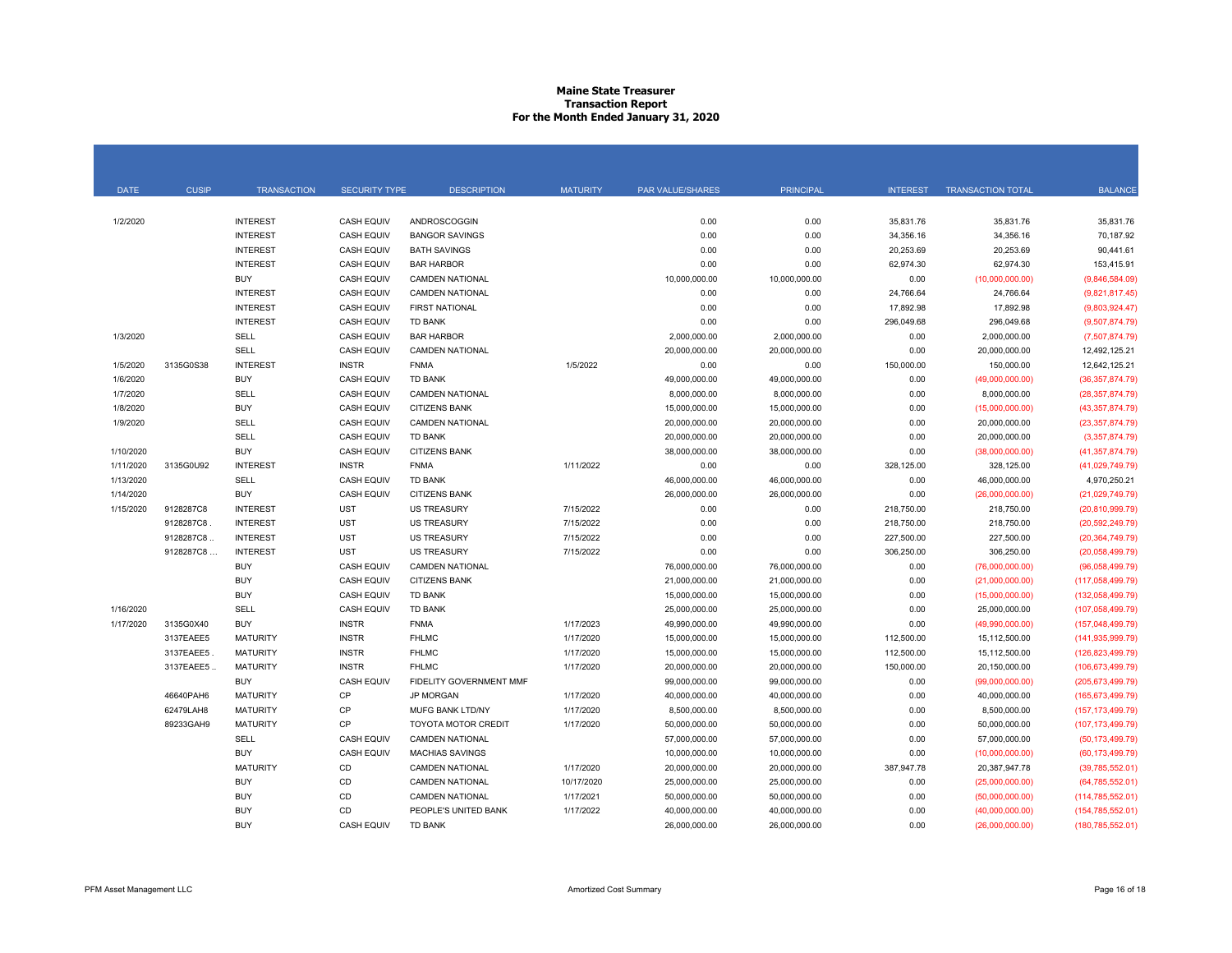#### **Maine State Treasurer Transaction Report For the Month Ended January 31, 2020**

| <b>DATE</b> | <b>CUSIP</b> | <b>TRANSACTION</b> | <b>SECURITY TYPE</b> | <b>DESCRIPTION</b>             | <b>MATURITY</b> | <b>PAR VALUE/SHARES</b> | <b>PRINCIPAL</b> | <b>INTEREST</b> | <b>TRANSACTION TOTAL</b> | <b>BALANCE</b>     |
|-------------|--------------|--------------------|----------------------|--------------------------------|-----------------|-------------------------|------------------|-----------------|--------------------------|--------------------|
| 1/21/2020   |              | SELL               | <b>CASH EQUIV</b>    | FIDELITY GOVERNMENT MMF        |                 | 8,000,000.00            | 8,000,000.00     | 0.00            | 8,000,000.00             | (172, 785, 552.01) |
| 1/22/2020   |              | <b>BUY</b>         | <b>CASH EQUIV</b>    | <b>TD BANK</b>                 |                 | 31,000,000.00           | 31,000,000.00    | 0.00            | (31,000,000.00)          | (203, 785, 552.01) |
| 1/23/2020   |              | SELL               | <b>CASH EQUIV</b>    | <b>FIDELITY GOVERNMENT MMF</b> |                 | 25,000,000.00           | 25,000,000.00    | 0.00            | 25,000,000.00            | (178, 785, 552.01) |
| 1/24/2020   |              | <b>BUY</b>         | <b>CASH EQUIV</b>    | FIDELITY GOVERNMENT MMF        |                 | 51,000,000.00           | 51,000,000.00    | 0.00            | (51,000,000.00)          | (229, 785, 552.01) |
|             |              | <b>BUY</b>         | <b>CASH EQUIV</b>    | <b>TD BANK</b>                 |                 | 4,000,000.00            | 4,000,000.00     | 0.00            | (4,000,000.00)           | (233,785,552.01)   |
| 1/27/2020   |              | SELL               | <b>CASH EQUIV</b>    | FIDELITY GOVERNMENT MMF        |                 | 85,000,000.00           | 85,000,000.00    | 0.00            | 85,000,000.00            | (148, 785, 552.01) |
| 1/28/2020   |              | SELL               | <b>CASH EQUIV</b>    | FIDELITY GOVERNMENT MMF        |                 | 16,000,000.00           | 16,000,000.00    | 0.00            | 16,000,000.00            | (132,785,552.01)   |
| 1/29/2020   |              | <b>BUY</b>         | <b>CASH EQUIV</b>    | <b>FIDELITY GOVERNMENT MMF</b> |                 | 34,000,000.00           | 34,000,000.00    | 0.00            | (34,000,000.00)          | (166, 785, 552.01) |
| 1/30/2020   |              | SELL               | <b>CASH EQUIV</b>    | <b>FIDELITY GOVERNMENT MMF</b> |                 | 49,000,000.00           | 49,000,000.00    | 0.00            | 49,000,000.00            | (117,785,552.01)   |
| 1/31/2020   | 3133ELKL7    | <b>BUY</b>         | <b>INSTR</b>         | <b>FFCB</b>                    | 4/29/2022       | 48,487,875.00           | 48,487,875.00    | 4,378.47        | (48, 492, 253, 47)       | (166, 277, 805.48) |
|             |              | <b>BUY</b>         | <b>CASH EQUIV</b>    | FIDELITY GOVERNMENT MMF        |                 | 18,000,000.00           | 18,000,000.00    | 0.00            | (18,000,000.00)          | (184, 277, 805.48) |
|             | 912828H52    | <b>MATURITY</b>    | <b>UST</b>           | <b>US TREASURY</b>             | 1/31/2020       | 25,000,000.00           | 25,000,000.00    | 156,250.00      | 25,156,250.00            | (159, 121, 555.48) |
|             | 912828H52.   | <b>MATURITY</b>    | <b>UST</b>           | <b>US TREASURY</b>             | 1/31/2020       | 23,500,000.00           | 23,500,000.00    | 146,875.00      | 23,646,875.00            | (135, 474, 680.48) |
|             |              | <b>BUY</b>         | <b>CASH EQUIV</b>    | <b>CAMDEN NATIONAL</b>         |                 | 50,000,000.00           | 50,000,000.00    | 0.00            | (50,000,000.00)          | (185, 474, 680.48) |
|             |              | <b>INTEREST</b>    | <b>CASH EQUIV</b>    | <b>MISC INCOME</b>             |                 | 0.00                    | 0.00             | 14.61           | 14.61                    | (185, 474, 665.87) |



**185,474,665.87**

**Net Withdrawals**